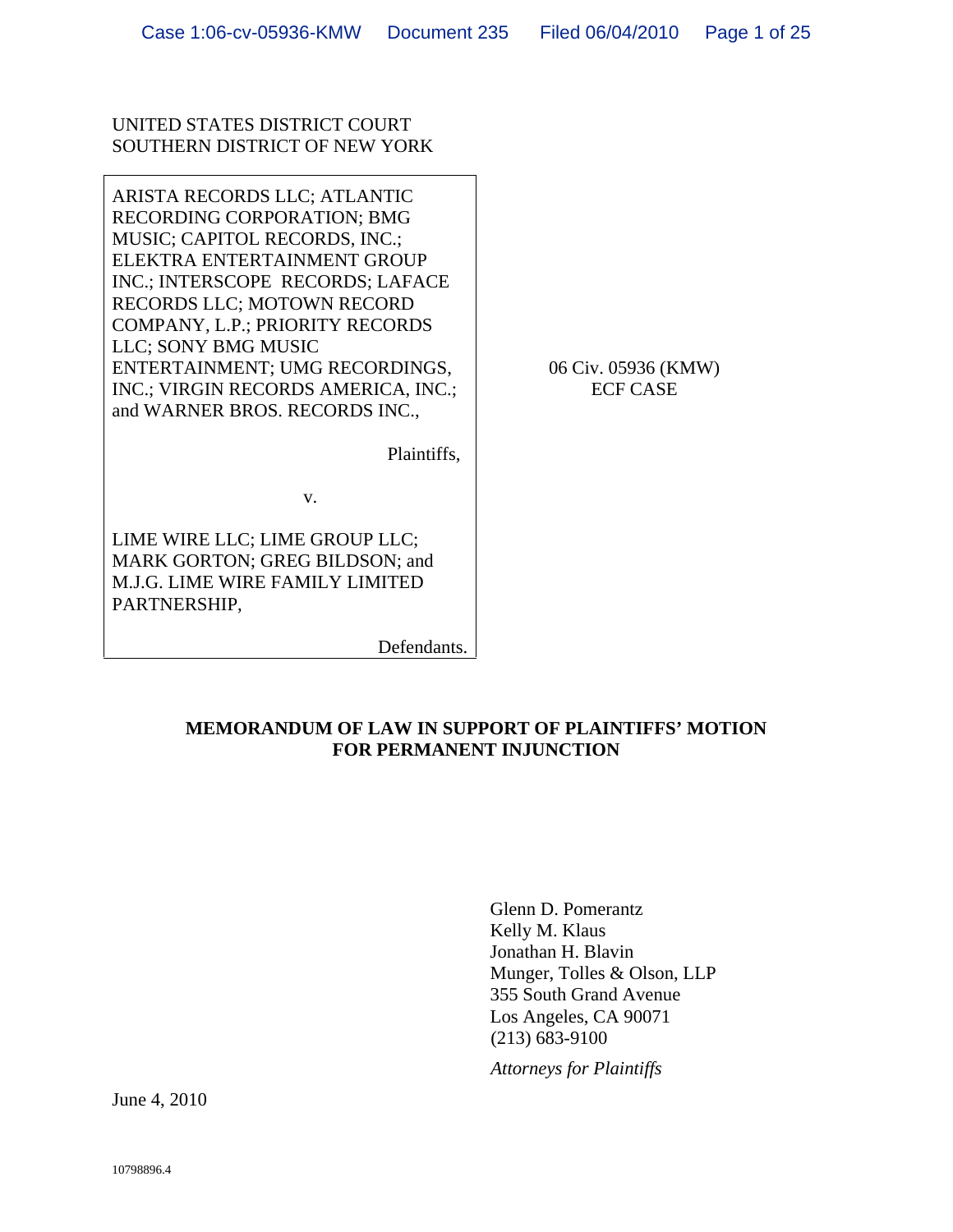# **TABLE OF CONTENTS**

|     | INTRODUCTION.                                                                                                               |
|-----|-----------------------------------------------------------------------------------------------------------------------------|
|     | FACTUAL BACKGROUND.                                                                                                         |
| III | ARGUMENT.                                                                                                                   |
|     | A. An Injunction Must Issue To Mitigate The Continued Irreparable Harm To Plaintiffs  8                                     |
|     | Plaintiffs Have Suffered Irreparable Harm And Will Continue To Do So Absent An<br>Injunction.                               |
|     | Plaintiffs Have No Adequate Remedy at Law.                                                                                  |
|     | The Balance Of The Equities Weighs Decisively In Plaintiffs' Favor                                                          |
|     | An Injunction Is Necessary To Serve The Public Interest<br>4.                                                               |
|     | B. Plaintiffs' Proposed Injunction Is Necessary And Appropriate                                                             |
|     | Plaintiffs' Proposed Injunction Orders Lime Wire To Take All Technologically<br>Feasible Steps To Curtail Infringement.     |
|     | The Burden Of Operating Lime Wire In Compliance With The Law Should Fall On<br>Lime Wire -- Not On Plaintiffs Or This Court |
| IV. | CONCLUSION.                                                                                                                 |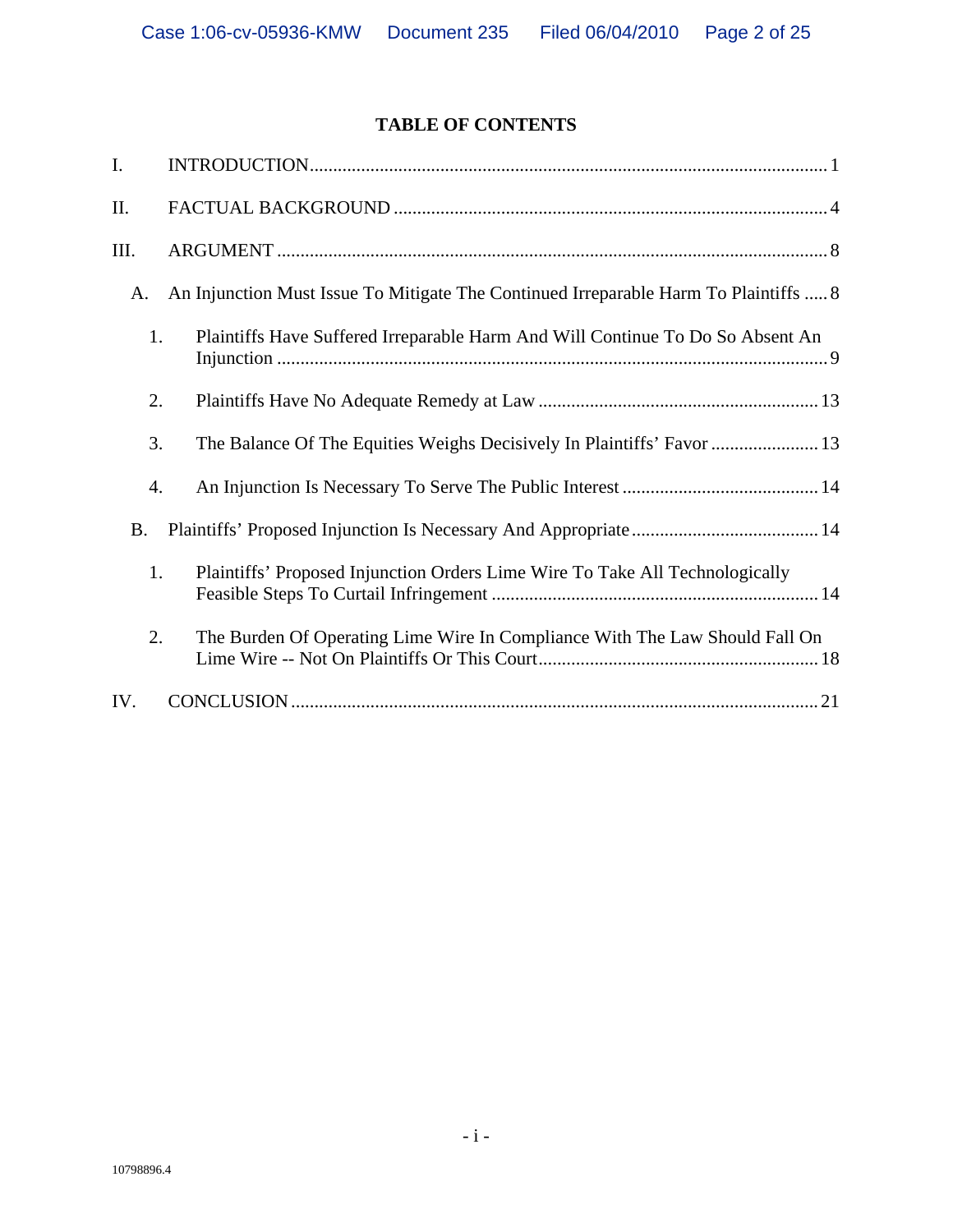# **TABLE OF AUTHORITIES**

# **CASES**

| A&M Records, Inc. v. Napster, Inc.,<br>239 F.3d 1004 (9th Cir. 2001)                                                 | 8, 13, 14            |
|----------------------------------------------------------------------------------------------------------------------|----------------------|
| Aimster Copyright Litigation,<br>334 F.3d 643 (7th Cir. 2003)                                                        | .2, 10               |
| Arista Records LLC v. Usenet.com, Inc.,<br>No. 07-CV-8822 (HB) (Doc. No. 284) (S.D.N.Y. Oct. 8, 2009)                |                      |
| Bigelow v. RKO Radio Pictures,<br>327 U.S. 251 (1946)                                                                |                      |
| Branch v. Ogilvy & Mather, Inc.,<br>772 F. Supp. 1359 (S.D.N.Y. 1991).                                               |                      |
| Cadence Design Systems, Inc. v. Avant! Corp.,<br>125 F.3d 824 (9th Cir. 1997)                                        |                      |
| Columbia Pictures Indus., Inc. v. Fung,<br>No. CV 06-5578 SVW (JCx) (Doc. No. 426) (C.D. Cal. May 20, 2010).         | $\dots$ 1, 8, 12, 21 |
| eBay Inc. v. MercExchange, L.L.C.,<br>547 U.S. 388 (2006)                                                            |                      |
| Faiveley Transp. Malmo AB v. Wabtec Corp.,<br>559 F.3d 110 (2d Cir. 2009)                                            |                      |
| Forest City Daly Hous., Inc. v. Town of N. Hempstead,<br>175 F.3d 144 (2d Cir. 1999)                                 | .9, 12               |
| Johnson & Johnson-Merck Consumer Pharmaceuticals Co. v. Procter & Gamble Co.,<br>285 F. Supp. 2d 389 (S.D.N.Y. 2003) | 3, 17                |
| Metro-Goldwyn-Mayer Studios, Inc., v. Grokster, Ltd.,<br>518 F. Supp. 2d 1197 (C.D. Cal. 2007)                       | . passim             |
| Napster, Inc. Copyright Litigation,<br>No. C 04-2121 MHP, 2006 U.S. Dist. Lexis 30338 (N.D. Cal. May 17, 2006)       | 20                   |
| Northwestern Nat'l Ins. Co. of Milwaukee, Wisconsin v. Alberts,<br>937 F.2d 77 (2d Cir. 1991)                        |                      |
| Salinger v. Colting,<br>F.3d. No. 09-2878-cv, 2010 WL 1729126, at *12 (2d Cir. Apr. 30, 2010) passim                 |                      |
| Tuccillo v. Geisha NYC, LLC,<br>635 F. Supp. 2d 227 (E.D.N.Y. 2009)                                                  | .14, 17              |
| Twentieth Century Fox Film Corp. v. Streeter,<br>438 F. Supp. 2d 1065 (D. Ariz. 2006)                                | 12                   |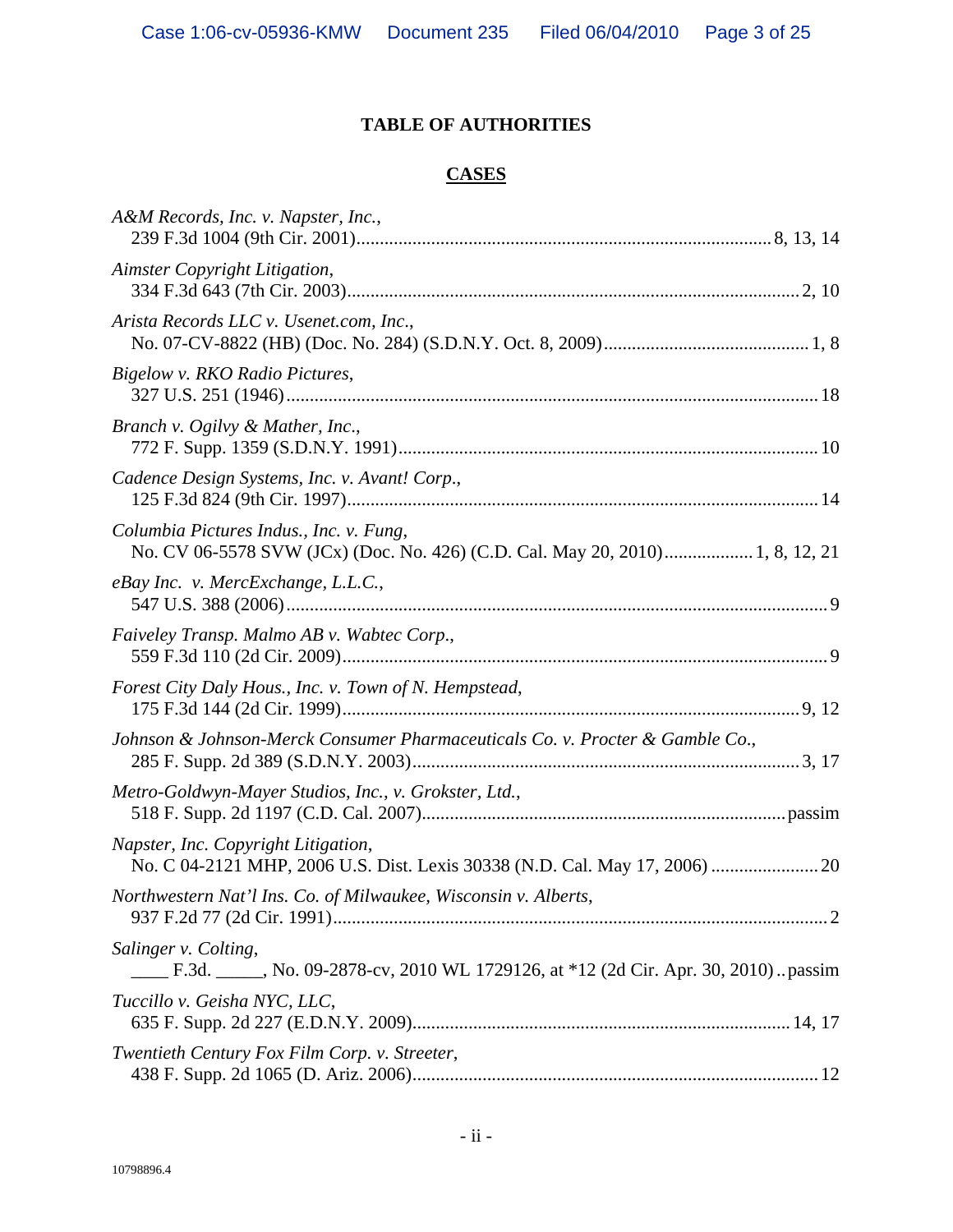| UMG Recordings, Inc. v. Blake,<br>No. 06-CV-00120BR, 2007 WL 1853956, at *3 (E.D.N.C. June 26, 2007)  12 |
|----------------------------------------------------------------------------------------------------------|
| UMG Recordings, Inc. v. MP3.Com, Inc.,                                                                   |

# **STATUTES**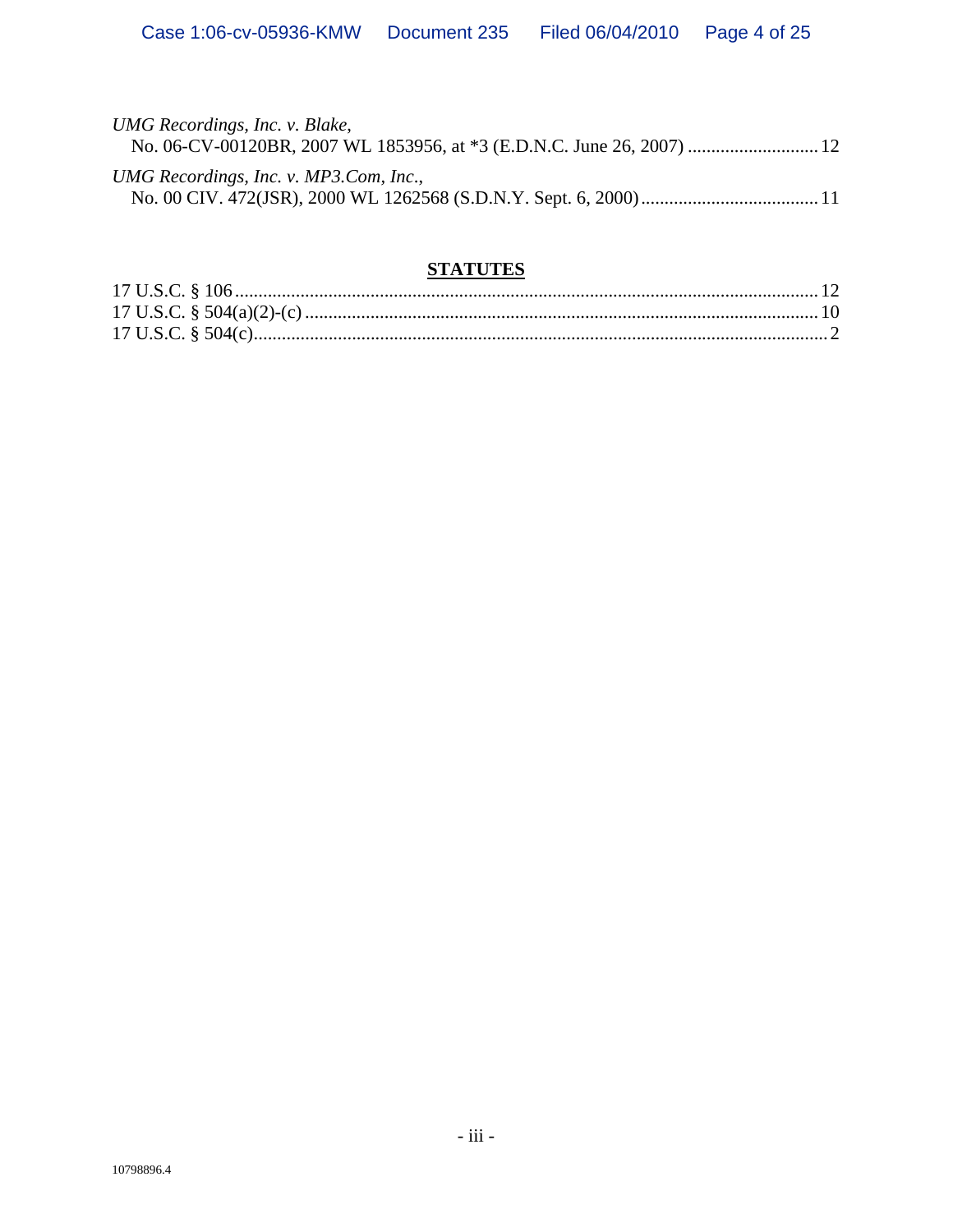## **I. INTRODUCTION**

The Court has held defendants Lime Group LLC, Lime Wire LLC, and Mark Gorton ("Lime Wire") liable for inducing the infringement of Plaintiffs' copyrighted works on a<br>"massive scale." (May 25, 2010 Amended Opinion & Order (Doc. No. 223) at 33 ("Order").)<br>Notwithstanding this Court's Order, Lime Wire its illegal ways. Every recording on the "Billboard Top 40" chart of most popular Pop recordings today is available through the LimeWire software, as is every song on the current Top 40 Country, Top 40 Rock and Top 40 Latin Pop charts. The Top 40 songs from 2008 and 2009 remain freely available for downloading. (*See* Declaration of Jillian Song ("Song Decl.") ¶¶ 5- 6.) The 30 popular "Recordings" addressed in the 2008 summary judgment motions and the Court' Order are still being uploaded and downloaded today through LimeWire, *id*., as are countless numbers of other protected recordings owned by Plaintiffs. (*Id*. at ¶ 4.) It is patently obvious that the rampant illegal conduct that Lime Wire intentionally induced, and for which it has been adjudged liable, will continue uninterrupted day after day unless and until the Court issues an injunction to rein in this massive infringing operation.

In every case in which a perpetrator of massive online infringement has been held liable on summary judgment, the courts have promptly issued an injunction to try to stop the continued harm to the Plaintiffs. The courts did so in the *Grokster* case (following the Supreme Court's unanimous opinion), in the *Usenet.com* case, and, just a few weeks ago, in the *Fung* case (decided by the same District Judge in the *Grokster* case).<sup>1</sup> This Court likewise should issue an injunction against Lime Wire. Plaintiffs' success on the merits has been conclusively established. And, as summarized below, every one of the equitable factors the Second Circuit

 <sup>1</sup> *Metro-Goldwyn-Mayer Studios, Inc., v. Grokster, Ltd.*, 518 F. Supp. 2d 1197, 1241 (C.D. Cal. 2007) ("*Grokster Remand*"); *Arista Records LLC v. Usenet.com, Inc*., No. 07-CV-8822 (HB) (Doc. No. 284) (S.D.N.Y. Oct. 8, 2009) (Declaration of Kelly Klaus ("Klaus Decl."), Ex. 1); *Columbia Pictures Indus., Inc. v. Fung*, No. CV 06-5578 SVW (JCx) (Doc. No. 426) (C.D. Cal. May 20, 2010) (Klaus Decl., Ex. 2).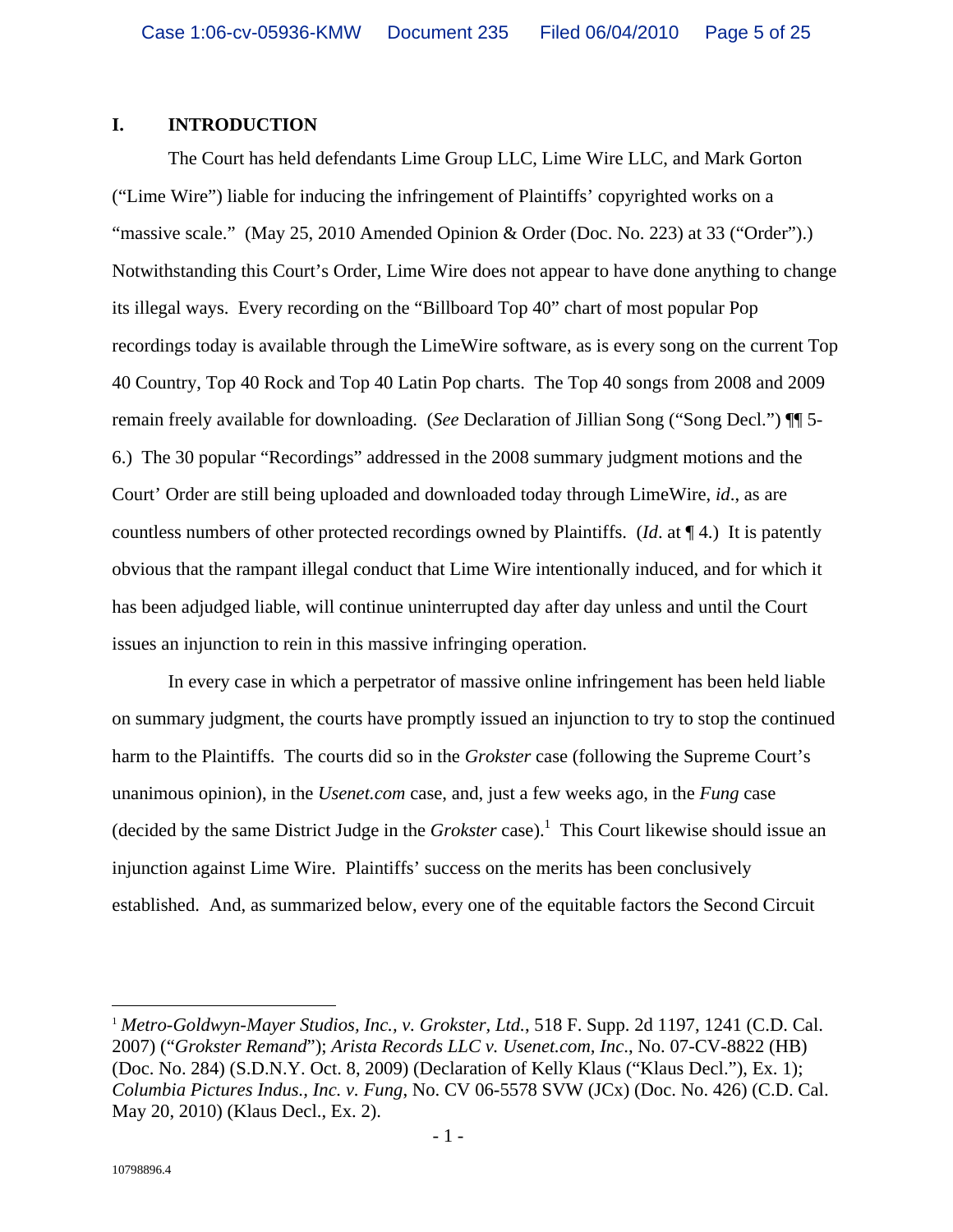says this Court must consider in granting injunctive relief weighs decisively in favor of a permanent injunction:

*An injunction is required to prevent continued irreparable harm to Plaintiffs*: Every day that Lime Wire's conduct continues unabated guarantees harm to Plaintiffs that money damages cannot and will not compensate. The scope of the infringements that Lime Wire induced – and that continue to this day – boggles the mind. Lime Wire's illicit plan to induce infringements on a massive scale succeeded exactly as Lime Wire intended. As the Court found, Lime Wire's users "employ [the software] to commit a substantial amount of infringement." (Order at 31-33.) More than 200 million copies of Lime Wire's software (the "LimeWire Client") have been downloaded to date, and Lime Wire users generate billions of searches and downloads every month. Lime Wire's liability for this mass illegality easily will outstrip any assets that conceivably could be available from these Defendants to pay a final judgment. Courts repeatedly have recognized that the continuation of infringing conduct that cannot and will not be fully compensated in money damages constitutes irreparable harm. *In re Aimster Copyright Litigation*, 334 F.3d 643, 655 (7th Cir. 2003); *Grokster Remand*, 518 F. Supp. 2d at 1219. Further evidence of irreparable harm stems from the fact that the infringement that Lime Wire has induced itself spawns exponential amounts of further copying and distribution of infringing music files *ad infinitum*. This, too, establishes irreparable harm that the Court can remedy only with an injunction, *see Grokster Remand*, 518 F. Supp. 2d at 1217, and undermines the legitimate market for the authorized distribution of recorded music.

*Plaintiffs' legal remedies are manifestly inadequate*: Plaintiffs have no adequate remedy at law for Lime Wire's inducement for the same reasons they have suffered irreparable harm. *See Northwestern Nat'l Ins. Co. of Milwaukee, Wisconsin v. Alberts*, 937 F.2d 77, 80 (2d Cir. 1991) (noting "overlap[]" between showing of irreparable harm and adequacy of remedy at law.). The evidence of Lime Wire's illicit intent that justified entry of summary judgment also overwhelmingly demonstrates that Lime Wire acted willfully, which increases the upper ceiling of the statutory damage range to \$150,000 per work per infringer. 17 U.S.C. § 504(c). Lime

- 2 -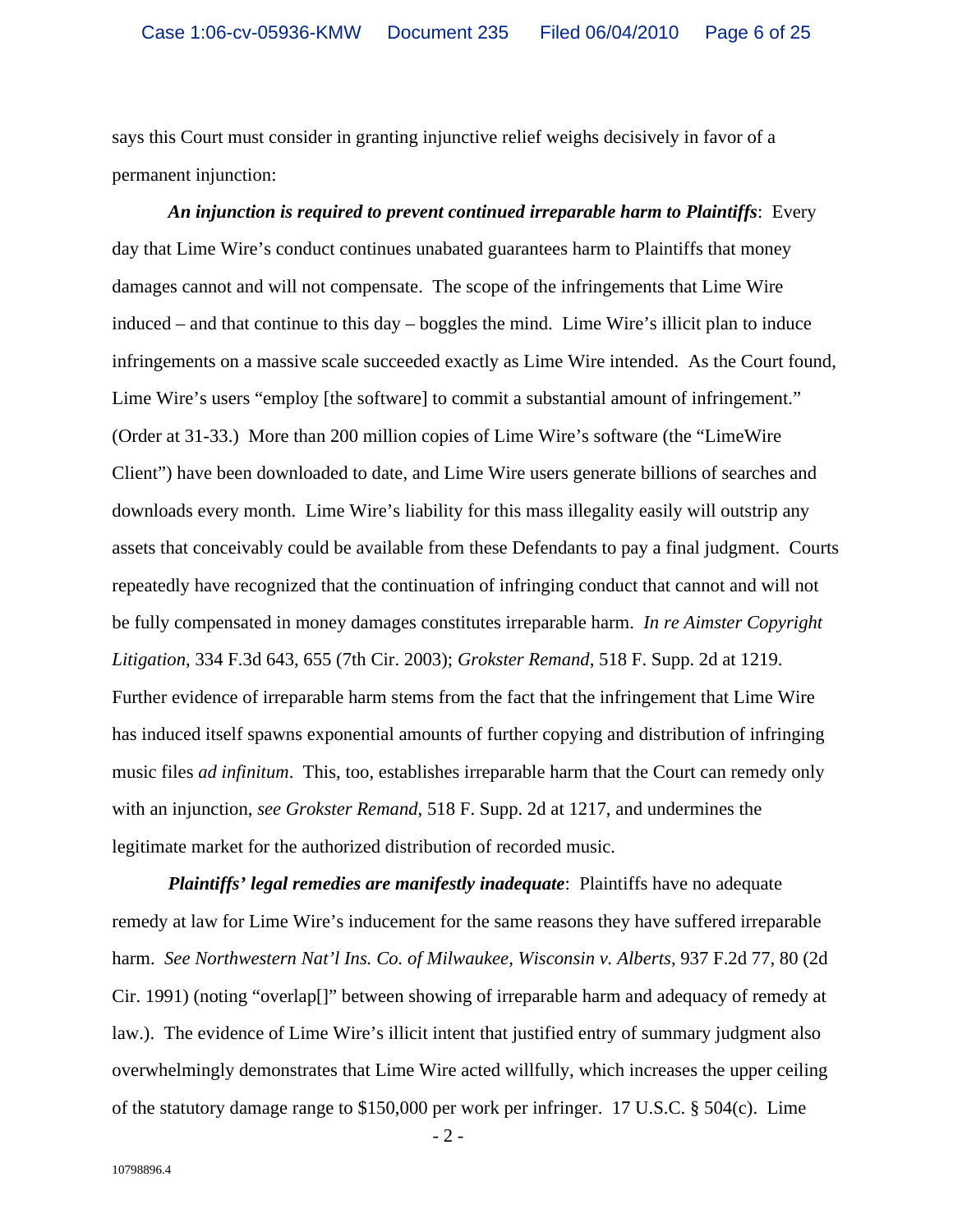Wire's liability undoubtedly will run into the hundreds of millions or even billions of dollars. Recognizing this exposure, Lime Wire started funneling its assets to Mark Gorton's "family partnerships" within mere days of the Supreme Court's *Grokster* decision, and the Court has cited evidence that Gorton directed these transfers to shield Lime Wire's assets from a money judgment. Whatever dollars remain after trial will not come close to satisfying the legal judgment Lime Wire will owe. An injunction must issue.

*The balance of equities is not even close*: Plaintiffs have suffered and will continue to suffer massive, irreparable harm absent an injunction. Lime Wire cannot be heard to complain of any hardship, since it built its business on illegal conduct and knowingly assumed the risk that a Court one day would issue an injunction. *See Johnson & Johnson-Merck Consumer Pharmaceuticals Co. v. Procter & Gamble Co*., 285 F. Supp. 2d 389, 394 (S.D.N.Y. 2003) (finding no hardship from injunction against company forced to stop conduct it "should not have engaged in to begin with.").

*The public interest demands a halt to Lime Wire's illegal conduct*: Requiring a brazen infringer, such as Lime Wire, to conform its conduct to the law unquestionably serves the public interest. *Salinger v. Colting*, \_\_\_\_ F.3d. \_\_\_\_\_, No. 09-2878-cv, 2010 WL 1729126, at \*12 (2d Cir. Apr. 30, 2010).

In sum, the equitable factors demand an injunction to ameliorate the continuing harm from Lime Wire's inducement of the infringement of Plaintiffs' works. That injunction must have three equally indispensable parts. *First*, Lime Wire must immediately halt the distribution of and support for the Lime Wire Client. *Second*, Lime Wire must take immediate action to prevent the continued mass infringement of Plaintiffs' works through the millions upon millions of legacy Lime Wire Clients that Lime Wire has previously distributed. *Third*, Lime Wire must promptly report to the Court on the effectiveness of its implemented measures. Plaintiffs are submitting a Proposed Injunction (attached as Exhibit A) that incorporates each of these crucial elements.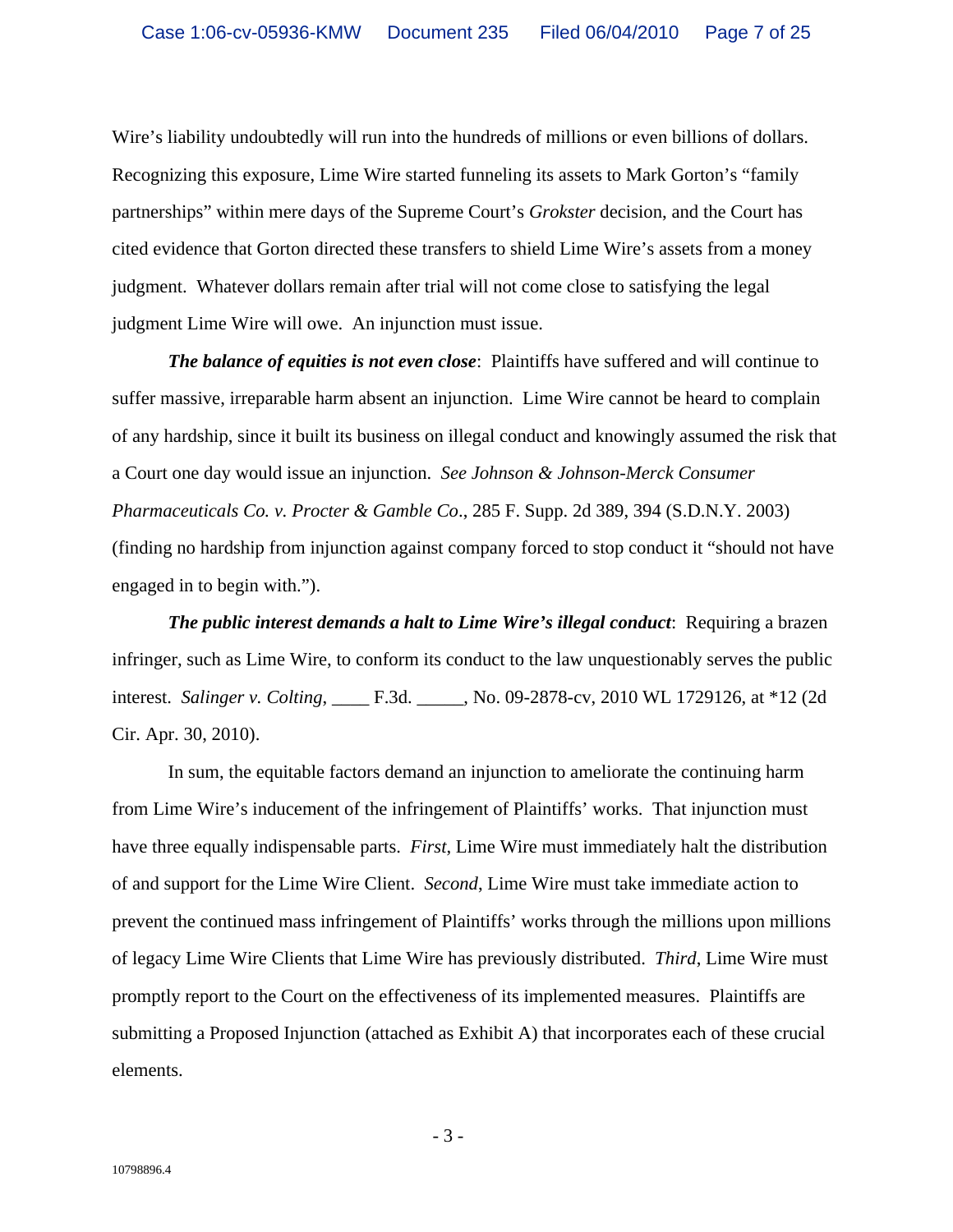#### **II. FACTUAL BACKGROUND**

In a world in which numerous unscrupulous actors have sought to build illegal business models on the backs of copyright holders, Lime Wire stands out for its sheer brazenness. Not only did Lime Wire induce infringement on a massive scale, but it continued to do so even after its ignominious predecessors had been shuttered by the federal courts, after the Supreme Court unanimously made clear that business models like Lime Wire's are infringing, and even for weeks after this Court's Order adjudicating it to be liable. Lime Wire has made clear for years its contempt for the rights of copyright holders and its unwillingness to operate in accordance with the law. The record of Lime Wire's infringing operations – which continue to this day – cries out for the Court's injunctive authority to require Lime Wire to act lawfully.

Lime Wire's founder launched the business *after* Napster was enjoined, with his eyes wide open as to the rampant copyright infringement on which his business would depend. (*See* Plaintiffs' Statement of Undisputed Material Facts Pursuant to Local Civil Rule 56.1, dated July 18, 2008 ("SUF")  $\P$  $[$  44, 144.)<sup>2</sup> According to Gorton's sworn testimony in this case: "Since founding LimeWire, I have been aware that my dreams . . . have been thoroughly mixed with copyright infringement." (Declaration of Mark Gorton in Support of Opposition to Pl's Mot. for Summ. J. ("Gorton Decl.") ¶ 30 (Doc. No. 146) (entered September 16, 2008).) That did not stop Gorton from developing LimeWire into a device for infringement on an enormous scale. Indeed, Lime Wire built Lime Wire's tremendous user base from confirmed infringers lured away from shuttered services like Napster, Morpheus and Kazaa. (*See* Order at 33-34.)

By June of 2005, Lime Wire had declared itself the "industry standard" in peer-to-peer file-sharing, a "global phenomenon" to which Lime Wire attributed billions of song downloads every month. (SUF ¶ 90.) Shortly before the Supreme Court decided *Grokster*, Gorton publicly acknowledged that the Court's decision would decide Lime Wire's fate. Gorton wrote, "If the Supreme Court says it is illegal to produce this software, *Lime Wire the company will cease to* 

<sup>&</sup>lt;sup>2</sup> So as not to burden the Court by submitting duplicate sets of voluminous evidence, Plaintiffs cite to the evidence submitted in support of the parties' motions for summary judgment where possible. If the Court prefers, Plaintiffs can submit the cited evidence again upon request.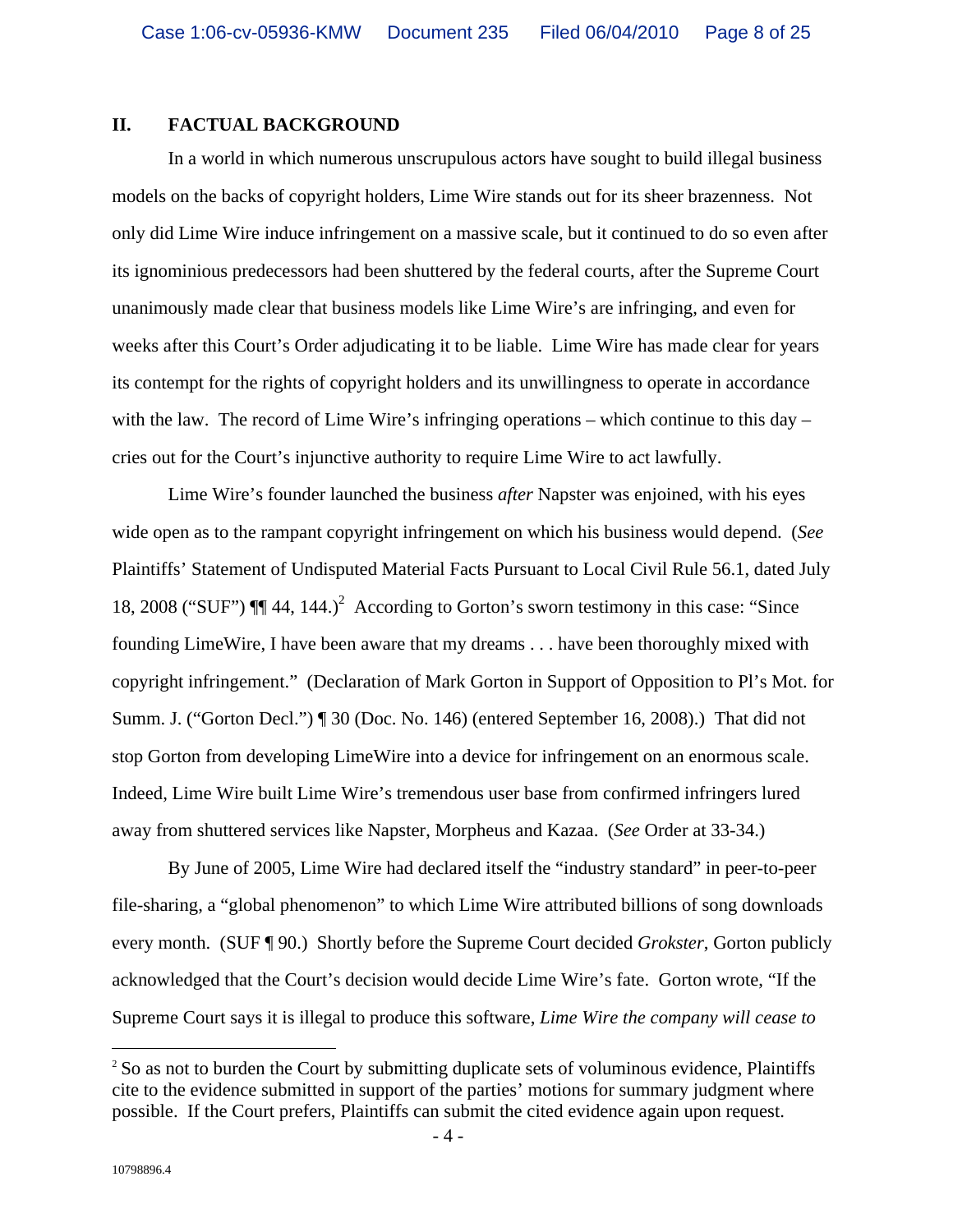*exist*." (Klaus Decl., Ex. 4 (Pl's Ex. 625) (emphasis added); *see also* Saul Hansell and Jeff Leeds, "A Supreme Court Showdown for File Sharing," N.Y. Times, March 28, 2005 (publicly quoting Gorton).) The day the Supreme Court decision came down, Gorton and his closest family members recognized the *Grokster* decision spelled doom for Lime Wire's operation. (*See id*. at Ex. 5 (Pl's Ex. 640) (email from Gorton's parents on day Supreme Court decided *Grokster*).) The very next day, Gorton told the New York Times that he would likely stop distributing LimeWire in reaction to the ruling: "Some people are saying that as long as I don't actively induce infringement, I'm OK. . . . I don't think it will work out that way." (*Id*. at Ex. 6 [6/28/05 NY Times Article "Sharing Cultures Likely to Pause but Not Wither"].) In short, Gorton saw the *Grokster's* writing on the wall in June 2005. He knew then that, under the rule of law, Lime Wire and the massive infringing conduct it intentionally induced would "cease to exist."

It is now 2010. And, as everyone knows, Lime Wire did not "cease to exist." On the contrary, Gorton and Lime Wire doubled down, and decided their illegal business would grow even further while other illegal peer-to-peer services stopped their illicit ways. The results of Lime Wire's unlawful conduct have been staggering. Two years ago, when the summary judgment motions were filed, Lime Wire boasted that four million unique users accessed the LimeWire Client *every day* (SUF ¶ 96); at that time, end-users had downloaded the LimeWire Client just from one website (download.com) *more than 152 million times*. (*Id*. at ¶ 95.) In the nearly two years since the parties filed their motions, Lime Wire has continued to be a tool of choice for rampant infringement of Plaintiffs' works. According to the website download.com, since July 2008, users downloaded the LimeWire Client more than *50 million times*, bringing the total downloads of the Client from just that one website – *i.e.*, exclusive of downloads from Lime Wire's own website – to more than 200 million. (Klaus Decl., Ex. 7 (total downloads of Lime Wire from website download.com).) Not only did Lime Wire continue to exist, it mushroomed exponentially into the largest peer-to-peer file-sharing facilitator on the block, at the top of the illegitimate heap.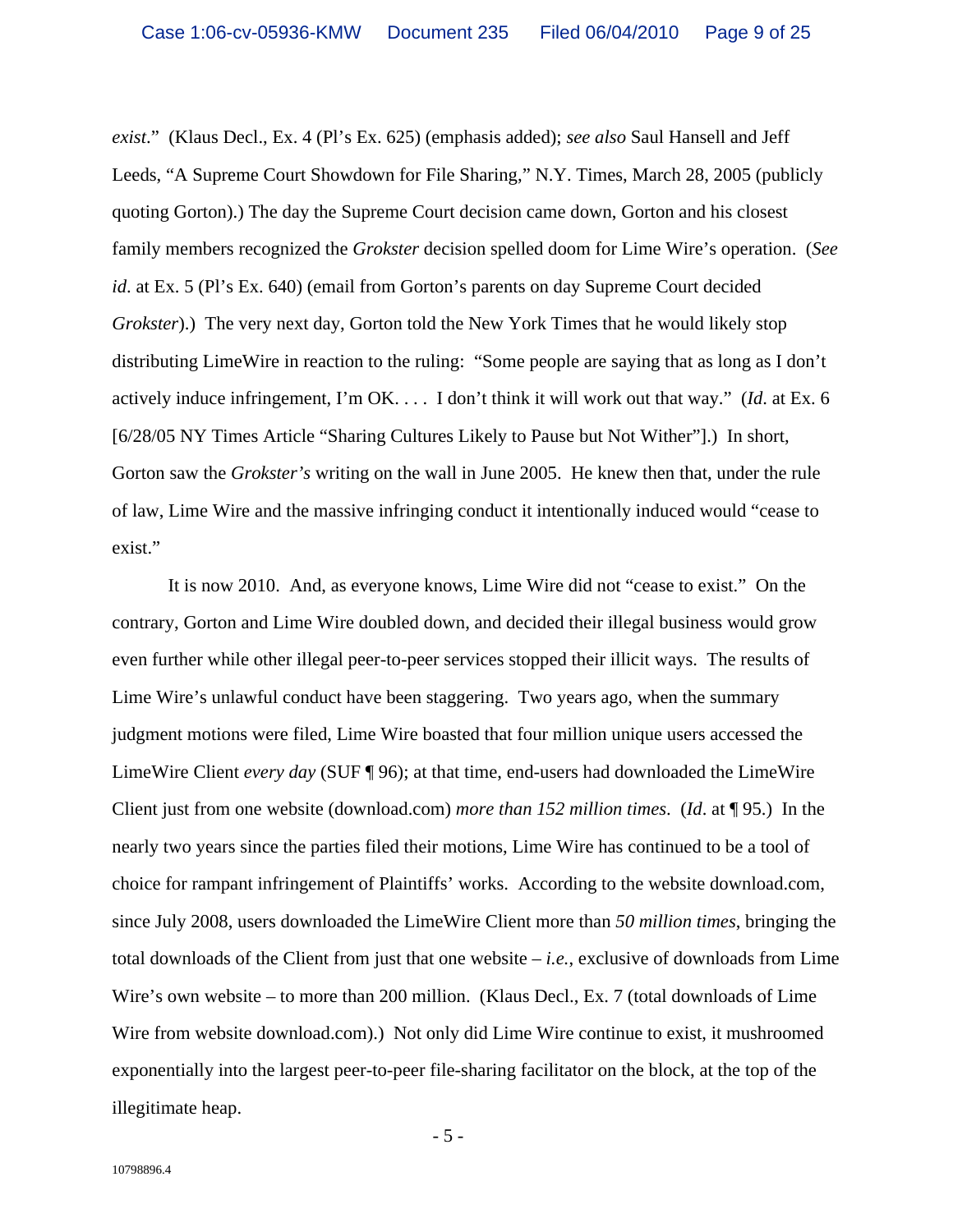On May 11, when this Court filed its Summary Judgment Order, the Court held what Lime Wire and everyone else has known is undeniable for more than five years: that Lime Wire<br>"intentionally encouraged" the "massive scale" copyright infringement committed by its<br>"enormous user base." (Order, as amended, LimeWire Client software—is used "overwhelmingly for infringement." (*Id*. at 31.) Indeed, without infringement, Lime Wire would have no business at all. The Court recognized that Lime Wire's very existence *depends* on the "massive user population generated by" the LimeWire Client's "infringement-enabling features." (*Id*. at 37.) The Court recognized that throughout Lime Wire's history, it had acted with full

knowledge of its users' illegal conduct:

- Lime Wire marketed the LimeWire Client to Napster users known copyright infringers – and promoted the LimeWire Client's infringing capabilities. (*Id*. at 33-35.)
- Lime Wire "actively assisted infringing users" in their infringement efforts. (*Id*. at 36.)
- Lime Wire tested the infringing capabilities of the LimeWire Client by searching for copyrighted material. (*Id*. at 35.)
- Lime Wire considered and rejected technological barriers and design choices aimed at diminishing infringement. (*Id*. at 38.)

The Court further acknowledged that Lime Wire has known for years about the undeniably "massive scale" of Lime Wire's induced infringement. (*Id*. at 33.) "[N]early all of the files shared and downloaded by LimeWire users are copyrighted, and not authorized for free distribution through LimeWire." (Order at 31-32; *see also* SUF ¶ 108 (vast majority of files available for download (estimated at 92.7%) not authorized for free distribution on peer-to-peer networks).) Plaintiffs' evidence at summary judgment further showed that 98.8% of all download requests among Lime Wire's enormous user base are for unauthorized files, and many of those files contain one of Plaintiffs' protected works. (SUF ¶¶ 109-110.)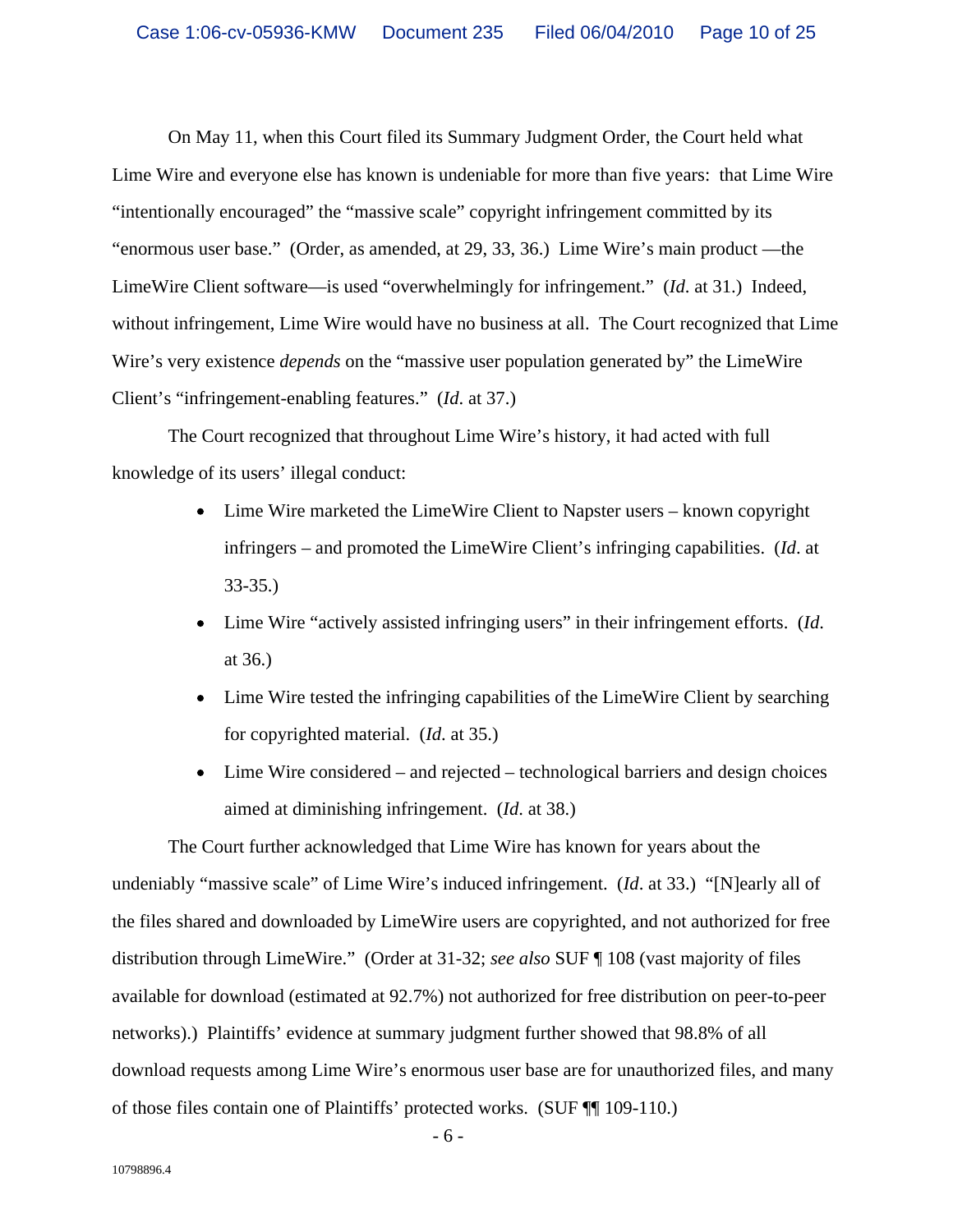In the weeks since this Court's Order, what has Lime Wire done to try to halt or limit the infringement it has induced? The answer, from all appearances, is nothing. The LimeWire Client not only continues to be downloaded, but also continues to be used for the widespread infringements that Lime Wire intended to induce. This Court determined Lime Wire's liability based on 30 Recordings, as Judge Lynch had directed. (*See* Order at 5 n.7.) The LimeWire Client still permits the download of every single one of those 30 Recordings. (Song Decl. ¶ 4.) Indeed, the LimeWire Client facilitates the download of every recording currently on Billboard Magazine's chart of "Top 40" Pop hits. Not only that, the LimeWire Client freely accesses Billboard's Top 40 for 2008 and 2009, as well as the current Top 40 Country hits, Top 40 Rock hits and the Top 40 Latin Pop songs. (Song Decl.  $\P$  5-6.) Obviously, every time Plaintiffs release a new copyrighted recording, Lime Wire users feed it into the infringing Lime Wire system. There, it joins Plaintiffs' existing catalogues in a loop of unauthorized reproduction and distribution without end. Lime Wire intended to create precisely that system, and it succeeded in doing so.

Rather than addressing the harm it has caused, Lime Wire and its executives instead have been busily channeling their energy into a public relations offensive, apparently designed to score points in the court of public opinion. Lime Wire's initial press release following the Order proclaimed that the company "strongly opposes the Court's recent decision." (Klaus Decl., Ex. 8.) Lime Wire's current CEO, George Searle, recently gave an interview purporting to claim that "Lime Wire does not know" that the LimeWire Client is used overwhelmingly for infringement; Searle also continued the campaign of blaming a rogue intern for incriminating evidence. (*Id*. at Ex. 9.) Gorton, meanwhile, has been giving interviews saying, "[p]erhaps I was naïve" about the litigation, that the Plaintiffs should look at his company as a kind of "Woodstock," and that "I have a lot of work to do to get my karma scores up." (*Id*. at Ex. 10.)

Lime Wire's campaign of infringement must stop. But without this Court's intervention, nothing will change. Plaintiffs seek this Court's prompt intervention to give Plaintiffs the equitable relief to which they are clearly entitled.

- 7 -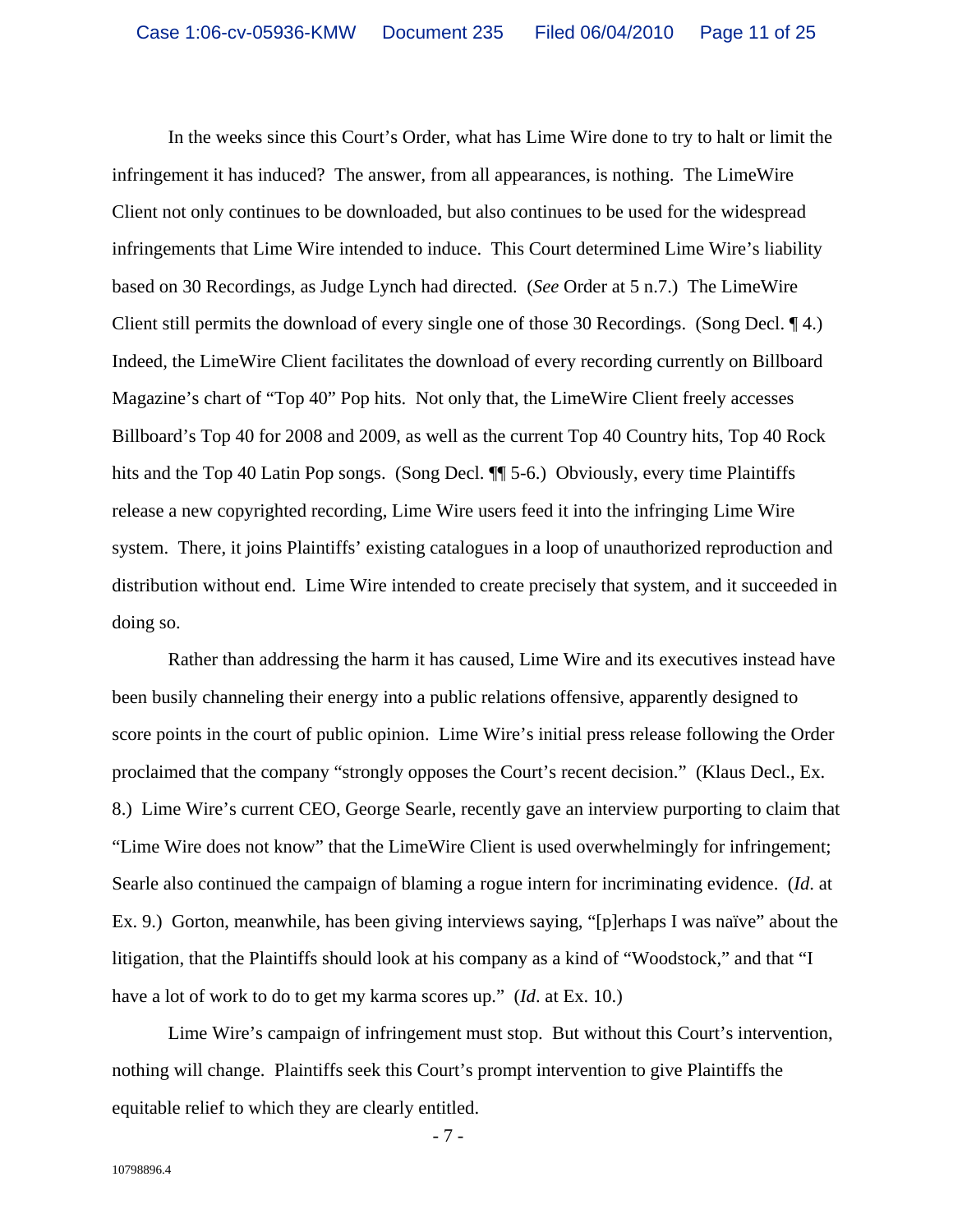# **III. ARGUMENT**

# **A. An Injunction Must Issue To Mitigate The Continued Irreparable Harm To Plaintiffs**

Plaintiffs' entitlement to immediate injunctive relief to curtail the mass infringement that Lime Wire intentionally induced is clear. Indeed, courts in analogous circumstances have repeatedly recognized that equity demands an injunction. In case after case where courts have found defendants liable on summary judgment for inducing infringement, the courts unsurprisingly have granted the plaintiff copyright owners a permanent injunction, notwithstanding that further litigation (including on the issue of damages) remains in the District Court.

For example, in the *Grokster* litigation, Judge Wilson of the Central District of California followed up the summary judgment order with a permanent injunction against the remaining defendant in that case (StreamCast). *Grokster Remand*, 518 F. Supp. 2d at 1241. Just within the last few weeks, Judge Wilson followed a ruling of summary judgment in favor of the plaintiff motion picture studios with an injunction against the operators of an online site who intentionally induced infringement of plaintiffs' movies. *Fung*, No. CV 06-5578 SVW (JCx) (Klaus Decl., Ex. 2). In this District, Judge Baer followed his decision granting summary judgment on inducement of copyrights with a permanent injunction. *Arista Records, et. al. v. Usenet.com, Inc.*, No. 07-CV-8822 (HB) (Klaus Decl., Ex. 1).<sup>3</sup>

The Court's Order conclusively establishes that Lime Wire *is* liable for intentionally inducing the infringement of Plaintiffs' copyrighted works and (as to the pre-1972 recordings) the related state law claims. The fact that Plaintiffs have prevailed on the merits of these claims

<sup>&</sup>lt;sup>3</sup> In the well-known cases involving two other of Lime Wire's ignominious predecessors – Napster and Aimster – the courts issued injunctions against the defendants even without a summary judgment of liability. *See A&M Records, Inc. v. Napster, Inc.*, 284 F.3d 1091, 1099 (9th Cir. 2002) (*"Napster II"*) (affirming District Court's order to shut down the Napster service); *Aimster*, 334 F.3d at 656 (affirming injunction against Aimster). Plaintiffs' entitlement to an injunction against Lime Wire is only the stronger by virtue of the Court's finding of Lime Wire's liability.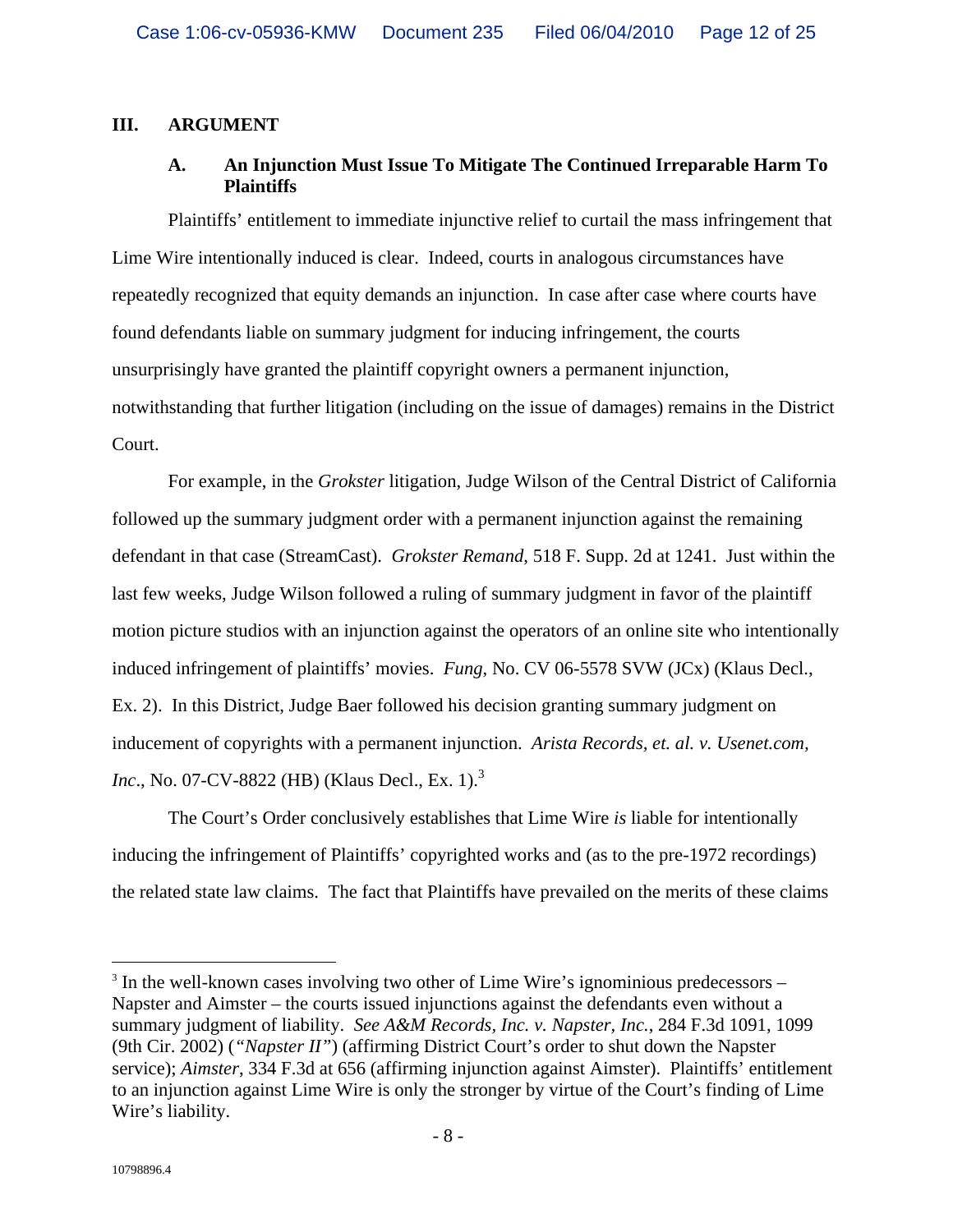will not change through trial. Accordingly, as the Second Circuit recently confirmed, Plaintiffs are entitled to a permanent injunction upon showing:

> (1) that [they] ha[ve] suffered an irreparable injury; (2) that remedies available at law, such as monetary damages, are inadequate to compensate for that injury; (3) that, considering the balance of hardships between the plaintiff and defendant, a remedy in equity is warranted; and (4) that the public interest would not be disserved by a permanent injunction.

*Salinger,* 2010 WL 1729126, at \*7 (quoting *eBay Inc. v. MercExchange, L.L.C.*, 547 U.S. 388, 391 (2006)). Every one of these equitable factors weighs in favor of a permanent injunction against Lime Wire.

# **1. Plaintiffs Have Suffered Irreparable Harm And Will Continue To Do So Absent An Injunction**

Plaintiffs have suffered – and will continue to suffer – irreparable harm from Lime Wire's inducement of widespread infringement of their works. "Irreparable harm" is an "injury that is neither remote nor speculative, but actual and imminent and that cannot be remedied by an award of monetary damages." *Forest City Daly Hous., Inc. v. Town of N. Hempstead*, 175 F.3d 144, 153 (2d Cir. 1999); *see also Faiveley Transp. Malmo AB v. Wabtec Corp*., 559 F.3d 110, 118 (2d Cir. 2009). As a direct result of Lime Wire's intentionally inducing widespread infringement, Plaintiffs are continuing to suffer at least three forms of harm judicially recognized to be irreparable.

*First*, Plaintiffs face irreparable harm because it is virtually certain that the enormous damage award that they will be entitled to after trial will far exceed Lime Wire's ability to pay. In *Grokster*, Judge Wilson held that irreparable harm to Plaintiffs resulted from the potential for a massive statutory damages award that the defendants almost certainly would be unable to pay. *See Grokster Remand*, 518 F. Supp. 2d at 1217 ("Because it is extremely unlikely that [defendants] will be able to compensate Plaintiffs monetarily for the infringements it has induced in the past, or the infringements it could induce in the future . . . Plaintiffs have and will continue to suffer irreparable harm."). The Seventh Circuit (with Judge Posner writing for the court)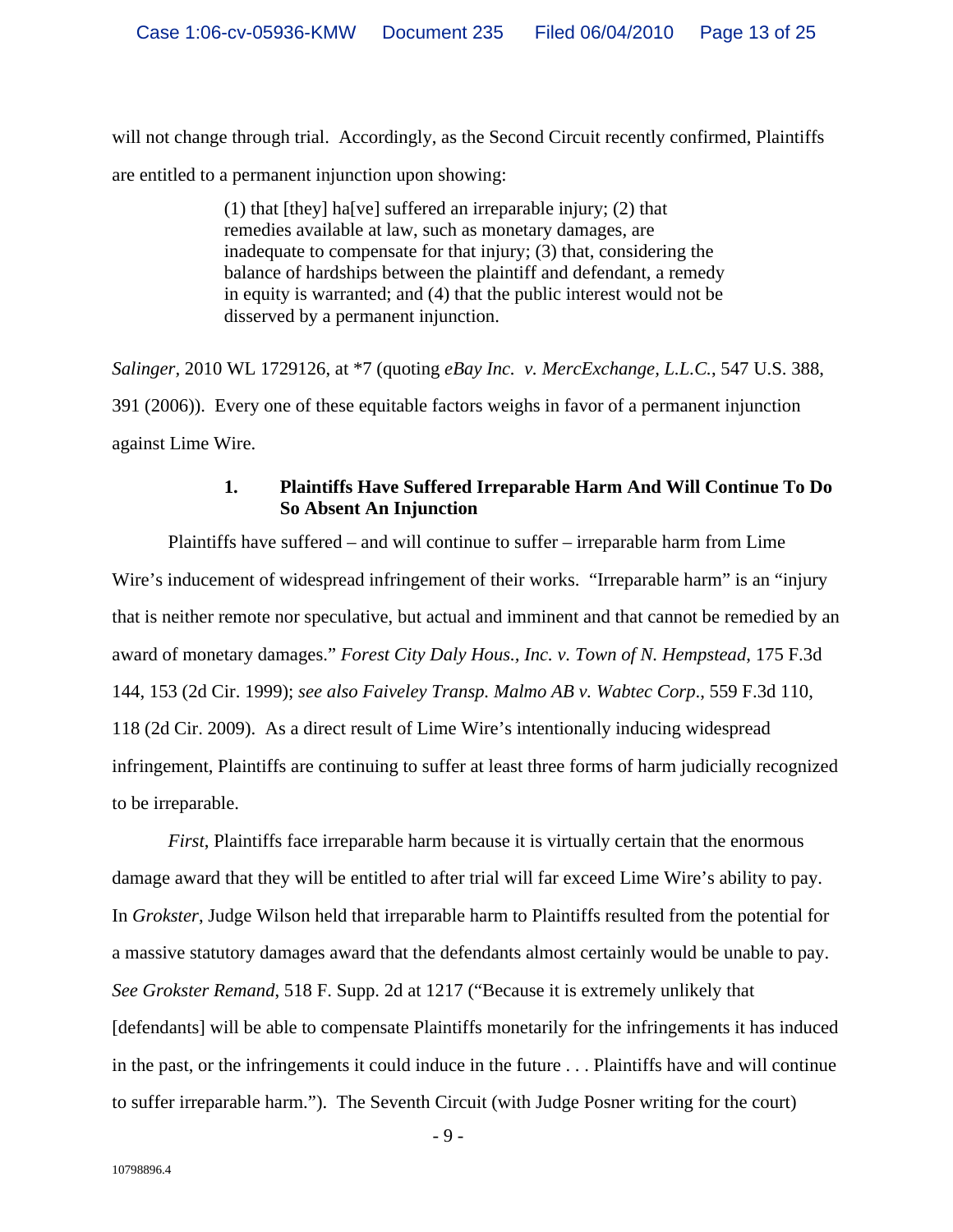reached the same conclusion in *Aimster*: the court there observed that Aimster's likely inability to satisfy any damages award weighed in favor of the district court's finding of irreparable harm. *Aimster*, 334 F.3d at 655. As in *Grokster* and *Aimster*, Plaintiffs have suffered —and will suffer— irreparable harm

because Lime Wire will most likely owe far more in damages than it will ever be able to pay. *See Grokster Remand*, 518 F. Supp. 2d at 1217. As they are entitled to do, Plaintiffs seek statutory damages under the Copyright Act as a remedy for Lime Wire's unlawful conduct. (First Amended Complaint ¶¶ 74, 87, 99.) For each work for which Lime Wire bears liability for an act of direct infringement, Lime Wire owes Plaintiffs a statutory award within a Congressionally prescribed range. Where the defendant's conduct is willful, the range of statutory damages runs from \$750 to *\$150,000*. *See* 17 U.S.C. § 504(a)(2)-(c). "[I]n order to prove willfulness, a plaintiff must show that the defendant knew or should have known that its conduct constituted copyright infringement." *Branch v. Ogilvy & Mather, Inc*., 772 F. Supp. 1359, 1364 (S.D.N.Y. 1991). The Court's Order catalogues extensive evidence of Lime Wire's willful conduct. Among other things, the Order describes uncontroverted evidence "that LW *intended* to encourage infringement by distributing LimeWire" given in part "LW's awareness of substantial infringement by users"; "that LW knew that LimeWire users were committing copyright infringement"; and that "[t]he massive scale of infringement committed by LimeWire users, and LW's knowledge of that infringement, supports a finding that LW intended to induce infringement." (Order at 31-33.) This evidence, along with numerous other items detailed in the summary judgment record, shows Lime Wire almost certainly will be liable for statutory damages where the upward limit for each statutory award is \$150,000. *See Grokster Remand*, 518 F. Supp. 2d at 1217 (noting the "potential relationship between inducement and a finding of willfulness").

The specific amount within the statutory range is only one part of the equation for calculating statutory damages. The other component is the number of works, and here that number will be many thousands. In accordance with Judge Lynch's instructions (*see* Klaus

- 10 -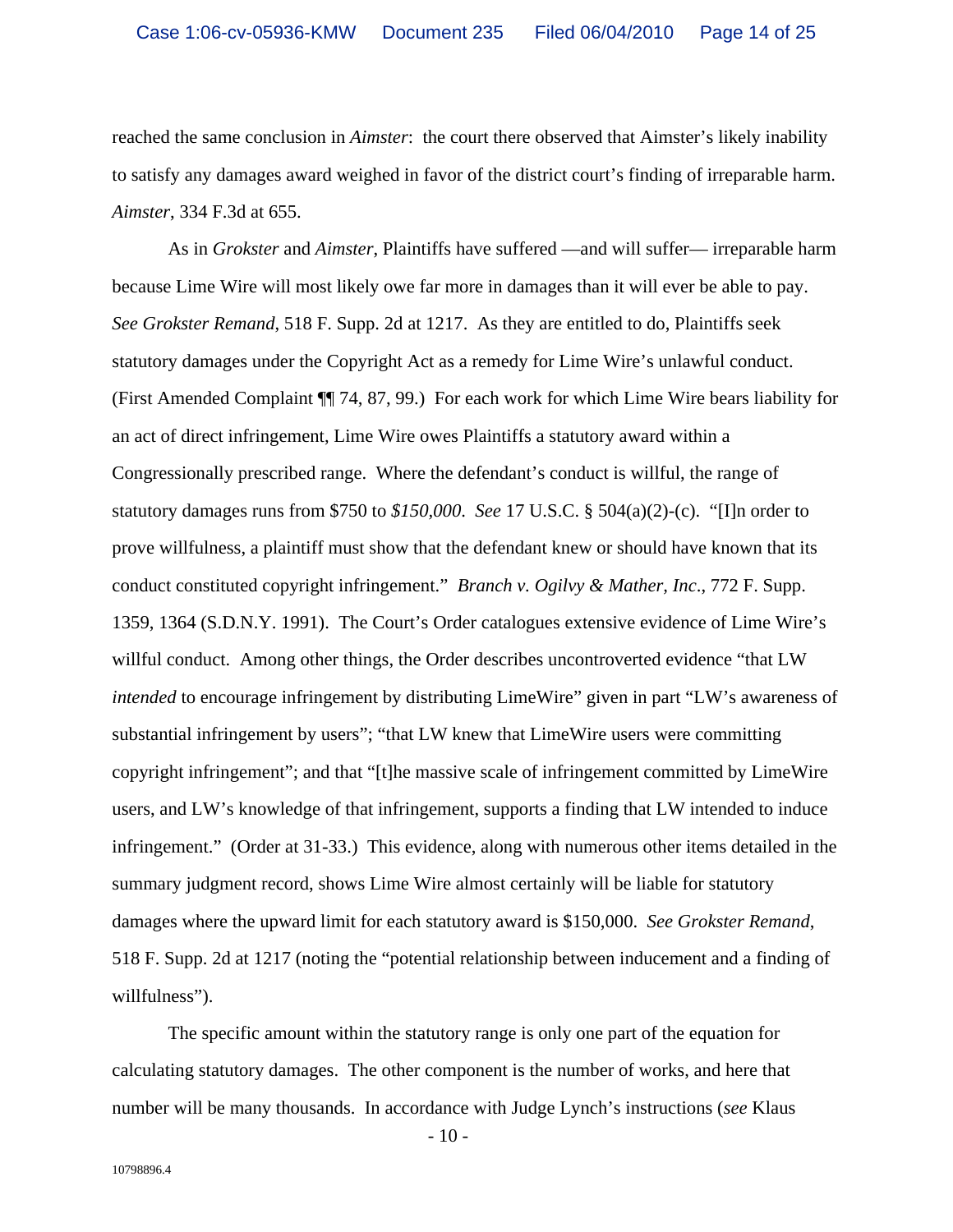Decl., Ex. 11 (Dec. 7, 2007 Hr'g Tr.), Plaintiffs in January 2008 provided Lime Wire with an updated list of works known to Plaintiffs to be infringed through Lime Wire. (*Id*. at Ex. 12 (letter to Lime Wire's counsel Jan. 31, 2008).) There are more than *6,600* works identified on that list. The list of infringed works will only continue to grow, since (as exemplified by Lime Wire's use to infringe the current "Top 40" recordings), Lime Wire users have continued to upload and download new recordings as Plaintiffs have released them since 2008.

In *UMG Recordings, Inc. v. MP3.Com, Inc*., No. 00 CIV. 472(JSR), 2000 WL 1262568 (S.D.N.Y. Sept. 6, 2000), where the court found that the defendant MP3.com had engaged in willful infringement, the plaintiff (which was one of the major record companies) was awarded \$53.4 million in statutory damages calculated at \$25,000 per work for just over 2,100 works. *Id*. at \*1, \*6; (Klaus Decl., Ex. 3) (Nov. 16, 2000 Final Judgment and Order) (Doc. No. 162) (awarding damages)). Here, there are *four* record company Plaintiffs, and *thousands* more works in issue. It does not require sophisticated mathematics to calculate that the likely damage award in this case will run into the hundreds of millions, if not the billions of dollars.

As in *Grokster*, the amount of statutory damages at issue here "is so staggering" that it "would very probably be well beyond" Lime Wire's "anticipated resources." *Grokster Remand*, 518 F. Supp. 2d at 1217. Lime Wire's 2006 income was at least around \$20 million. (SUF ¶ 432.) Of course, Lime Wire's total assets exceed that. Lime Wire has attempted to secrete assets into Mark Gorton-controlled "family partnerships" with the intention of shielding those assets from a judgment award in this case. Nevertheless, even if Plaintiffs can unearth the assets Lime Wire has buried in an effort to protect them from judgment, Lime Wire has provided no evidence that it could satisfy a damages award of hundreds of millions of dollars (or more). Indeed, Lime Wire almost certainly will be unable to satisfy the likely damages award in this case.

*Second*, Plaintiffs are being subjected to a different, but no less irreparable, type of injury from the nature of the infringement that Lime Wire has induced, specifically from the continued infringement of their works through Lime Wire's viral system. Plaintiffs have the exclusive

- 11 -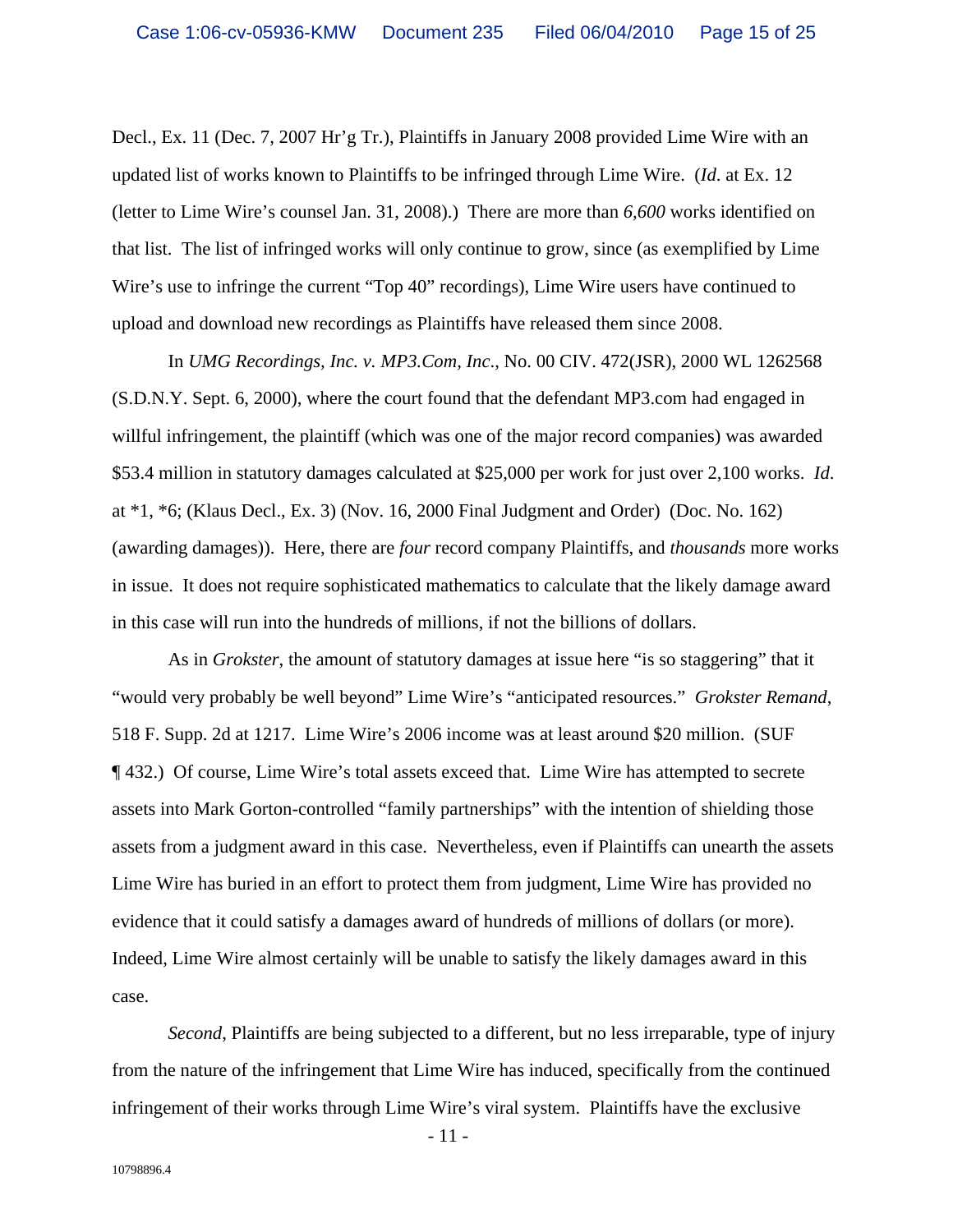right to reproduce and distribute their copyrighted works. 17 U.S.C. § 106. Even if defendants somehow miraculously satisfied a full damages award, Lime Wire's large-scale unauthorized distribution of digital copies of Plaintiffs' copyrighted works will continue to facilitate generations of infringement. *See Grokster Remand*, 518 F. Supp. 2d at 1217. Each time a user downloads an illegal copy of one of Plaintiffs' copyrighted works through the LimeWire Client, that copy can spawn countless derivative infringing copies. These derivative copies inflict exponential harm on Plaintiffs' exclusive rights. *See Twentieth Century Fox Film Corp. v. Streeter*, 438 F. Supp. 2d 1065, 1072, 1073 n.2 (D. Ariz. 2006) (every user "who receives one of the copyrighted works [through the peer-to-peer service] is in turn capable of also transmitting perfect copies of the works. . . . Accordingly, the process is potentially exponential rather than linear, threatening virtually unstoppable infringement of the copyright.").

No damages award can compensate Plaintiffs for the harm to their exclusive rights stemming from generations of derivative infringements. *Grokster Remand*, 518 F. Supp. 2d at 1218-19; *see also UMG Recordings, Inc. v. Blake*, No. 06-CV-00120BR, 2007 WL 1853956, at \*3 (E.D.N.C. June 26, 2007) ("The remedy available at law for this injury, monetary damages, will only compensate for Defendant's one-time infringement of each recording, and not for inevitable future transfers."). Because damages cannot address this continued vulnerability,<br>Lime Wire's induced infringement causes irreparable harm. *See Forest City Daly Hous. Inc.*,<br>175 F.3d at 153 (harm that cannot be

*Third*, Plaintiffs face irreparable harm because Lime Wire facilitates the unauthorized, free distribution of Plaintiffs' copyrighted works — precisely the same product that Plaintiffs pay millions to market and sell to consumers. *See Salinger*, 2010 WL 1729126 at \*9-10. "[T]he availability of free, infringing copies of Plaintiffs' works" through Lime Wire "irreparably undermines the growing legitimate market for consumers to purchase access to the same works." *Fung*, No. CV 06-5578 SVW (JCx) at 3-4 (Klaus Decl., Ex. 2). As a result of Lime Wire's inducement, generations of potential purchasers of Plaintiffs' products have instead grown up accustomed to downloading their music for free. *See Metro-Goldwyn-Mayer Studios Inc. v.*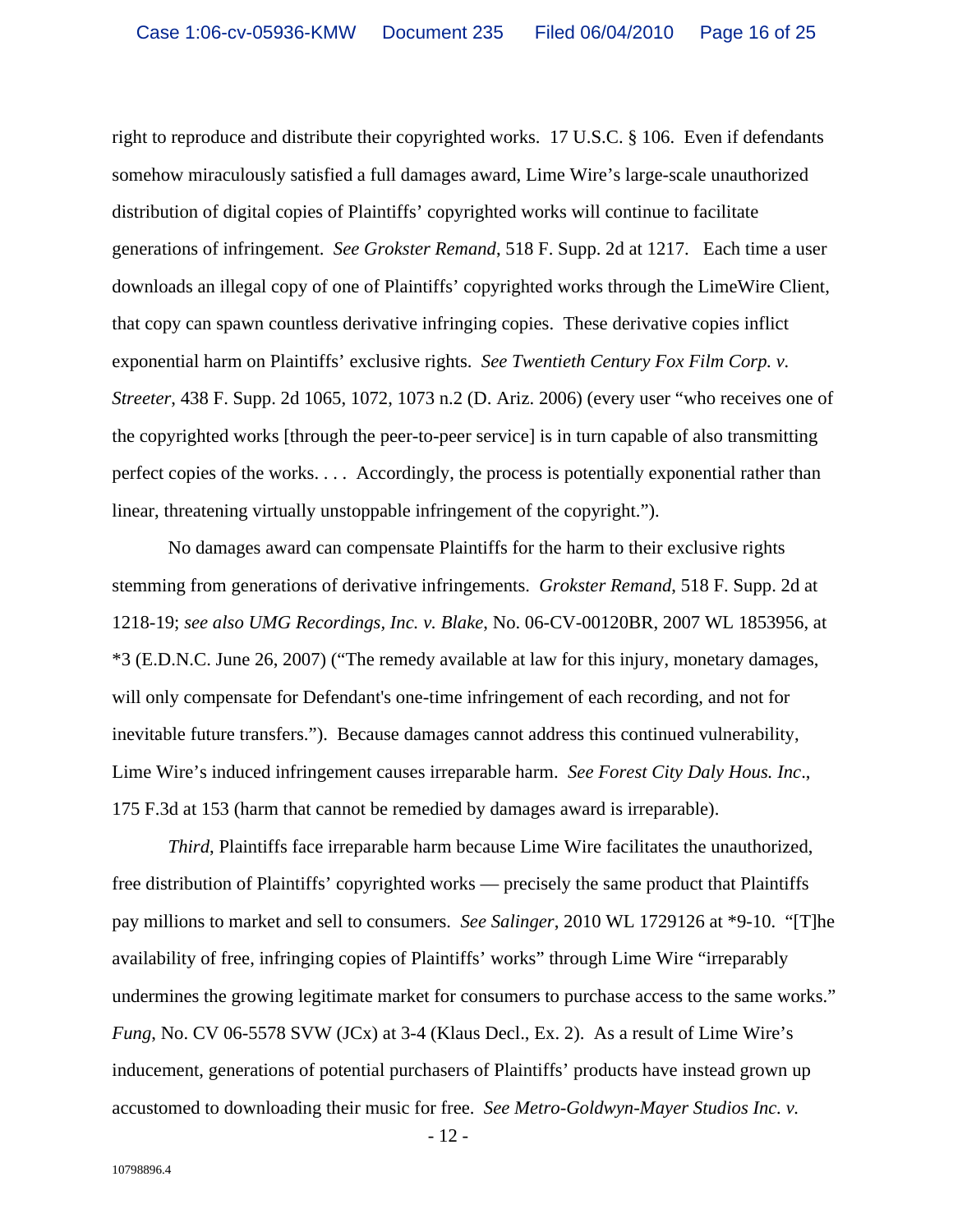*Grokster, Ltd.,* 545 U.S. 913, 928-29 (2005) ("digital distribution of copyrighted material threatens copyright holders as never before, because every copy is identical to the original, copying is easy, and many people (especially the young) use file-sharing software to download copyrighted works"); *A&M Records, Inc. v. Napster, Inc.*, 239 F.3d 1004, 1017 (9th Cir. 2001) ("*Napster I*") (citing "Napster's deleterious effect on the present and future digital download market"). That harm can never be remedied in money damages; an injunction must issue.

#### **2. Plaintiffs Have No Adequate Remedy at Law**

Plaintiffs have no adequate remedy at law for Lime Wire's inducement for the same reasons they have suffered irreparable harm. *See Northwestern Nat'l Ins. Co. of Milwaukee, Wisconsin v. Alberts*, 937 F.2d 77, 80 (2d Cir. 1991) (noting "overlap" between showing of irreparable harm and adequacy of remedy at law.). The total damages award here will most likely exceed any that Lime Wire could ever have the means to pay. *See supra* at III.A.1.; *Grokster Remand*, 518 F. Supp. 2d at 1219-20. The irreparable harm to Plaintiffs' exclusive rights cannot be remedied even in the highly unlikely event defendants can satisfy a damages award. Plaintiffs will never recover damages for the substantial derivative infringements that illegal copying and distribution through Lime Wire spawns. The lack of an adequate remedy at law weighs in favor of granting the Proposed Injunction.

## **3. The Balance Of The Equities Weighs Decisively In Plaintiffs' Favor**

The balance of hardships between Plaintiffs and Lime Wire tips sharply in Plaintiffs' favor if an injunction is not entered. As explained, Plaintiffs' past and future harm is irreparable. *See Salinger*, 2010 WL 1729126 at \*10 (noting relationship between irreparable harm and balancing hardships). Absent an injunction, the destruction of Plaintiffs' exclusive rights will continue, resulting in countless lost sales and innumerable derivative infringements. By contrast, Lime Wire cannot complain about any potential harm to its business an

injunction may cause. As the Court has held, Lime Wire built its business around infringement. (Order at 36.) Indeed, the Court held that Lime Wire depends on infringement for its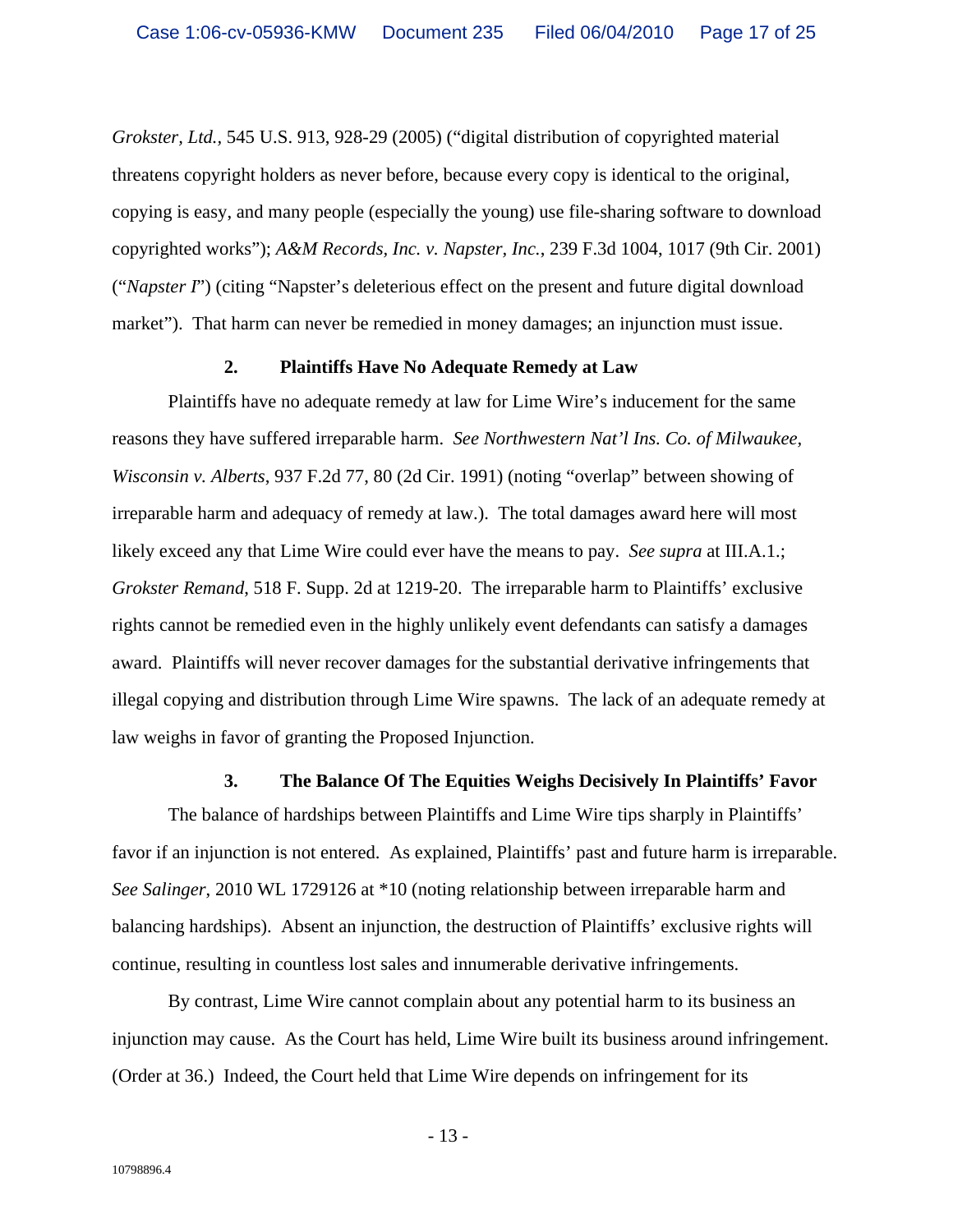commercial success. (Order at 37.) A knowing infringer "cannot complain of the harm that will befall it when properly forced to desist from its infringing activities." *Cadence Design Systems, Inc. v. Avant! Corp*., 125 F.3d 824, 829 (9th Cir. 1997). By knowingly constructing its business around an unlawful goal, Lime Wire assumed the risk that a court order may one day shut that business down – as courts have done every time the issue has arisen before. *See Napster II*, 284 F.3d at 1099 (affirming order shutting down Napster); *see also Tuccillo v. Geisha NYC, LLC*, 635 F. Supp. 2d 227, 247-48 (E.D.N.Y. 2009) (knowing infringer assumed risk, so any harm from loss incurred as a result of an injunction was "self-imposed").

#### **4. An Injunction Is Necessary To Serve The Public Interest**

An injunction that requires Lime Wire to bring its conduct into conformance with the law serves the public interest. As the Second Circuit recently explained in *Salinger*, the public interest underlying the copyright laws is to promote the store of knowledge available to the public. 2010 WL 1729126 at \*11. An injunction serves that end by protecting copyright holders' financial incentive to contribute to the store of knowledge. *Id*. Infringing conduct of the type engaged in by Lime Wire – "patently infring[ing] another's copyright" – does not prompt any free expression interest that might apply in a narrower infringement case. *Id*. at \*12. Entering the Proposed Injunction serves the public interest.

#### **B. Plaintiffs' Proposed Injunction Is Necessary And Appropriate**

## **1. Plaintiffs' Proposed Injunction Orders Lime Wire To Take All Technologically Feasible Steps To Curtail Infringement**

Plaintiffs' Proposed Injunction sets forth three principal categories of requirements. *First*, Lime Wire must immediately halt any further distribution of the LimeWire Client or any similar software product, so that no new infringers enter the Lime Wire system. Lime Wire must also cease supporting the LimeWire Client and engaging in other acts through which it profits from the infringements it induced.

*Second*, Lime Wire must be ordered to implement all technologically-feasible actions that will curtail the continued infringements though the millions of legacy copies of the LimeWire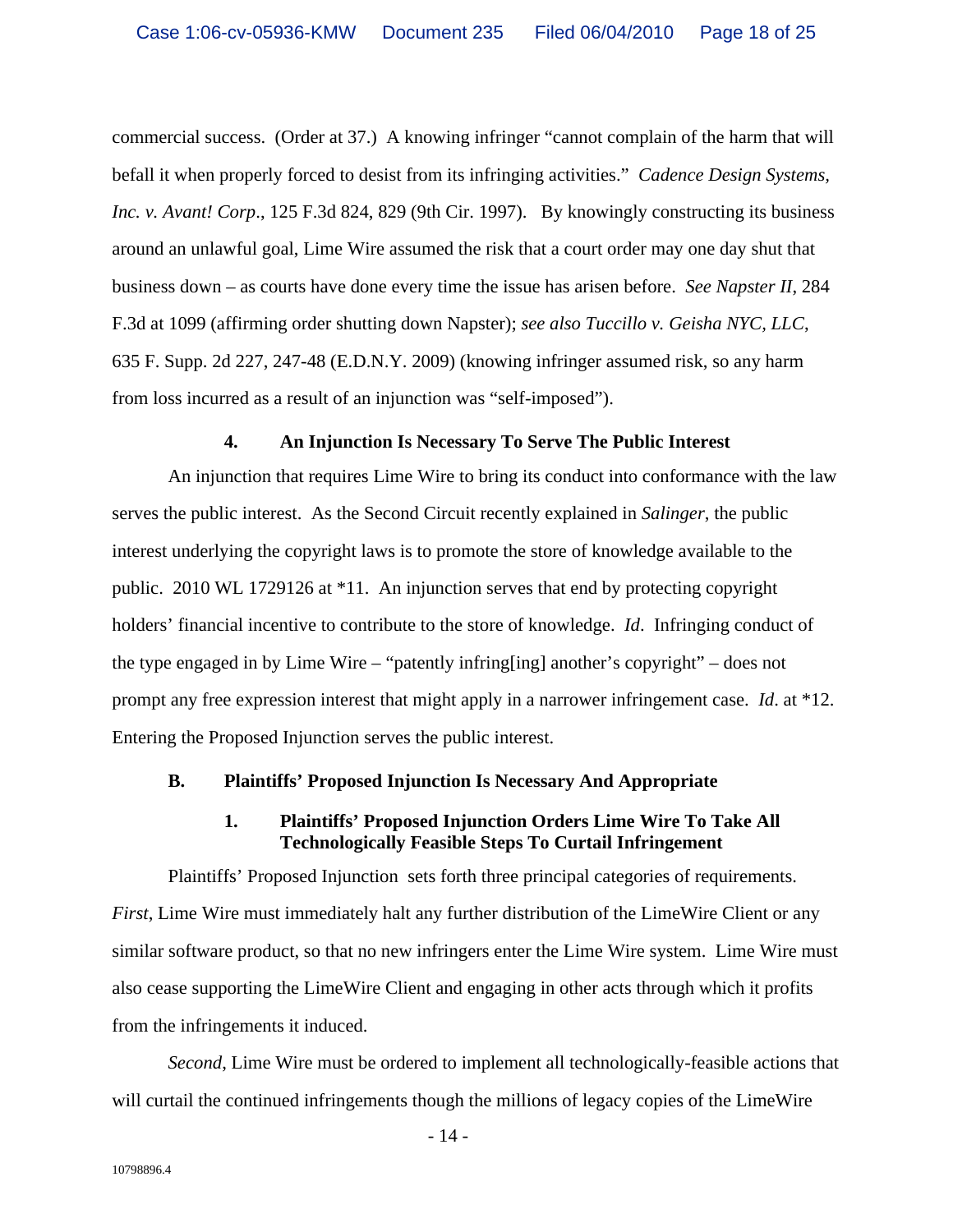Client that have already been distributed. The burden of devising an appropriate mechanism properly falls to Lime Wire, as the designer of the LimeWire service.

*Third*, Lime Wire must report promptly on the nature and efficacy of its proposed technological changes to its software and service in order to meet the requirements of the Court's injunction.

We discuss each of these points in turn.

## **a. Part One: Lime Wire Must Stop Further Distribution And Profiteering From Ongoing Infringement**

Part One of the Proposed Injunction compels an end to the conduct that the Court has deemed unlawful. Lime Wire must stop inducing further infringements of Plaintiffs' copyrighted works through the LimeWire Client. To do that, Lime Wire must cease further distribution of the LimeWire Client immediately, both the free and paid versions. The continued distribution of the LimeWire Client only serves to broaden Lime Wire's user base and continue Lime Wire's inducement of massive-scale infringement. Stopping further distribution of the LimeWire Client, however, is only the first step

toward curtailing the irreparable harm to Plaintiffs that Lime Wire has caused. Lime Wire must also redress the ongoing harm caused by the hundreds of millions of installed versions of the LimeWire software already on user's computers ("Legacy Clients"). The Proposed Injunction first orders Lime Wire to cease profiting from the ongoing infringement through the Legacy Clients through advertising or other revenue. Specifically, the Proposed Injunction requires Lime Wire to stop streaming advertising through the Legacy Client to its millions of existing users. Without this proscription, Lime Wire continues to profit from existing LimeWire users' ongoing infringing conduct.

Lime Wire also must stop providing software upgrades and support to Legacy Clients, except as otherwise provided for in the Proposed Injunction. Continued updates and "bug fixes" improve the ease of using a system designed (and used overwhelmingly) for copyright infringement. (Declaration of Ellis Horowitz ("Supp. Horowitz Decl.") ¶ 8.) Not only must

- 15 -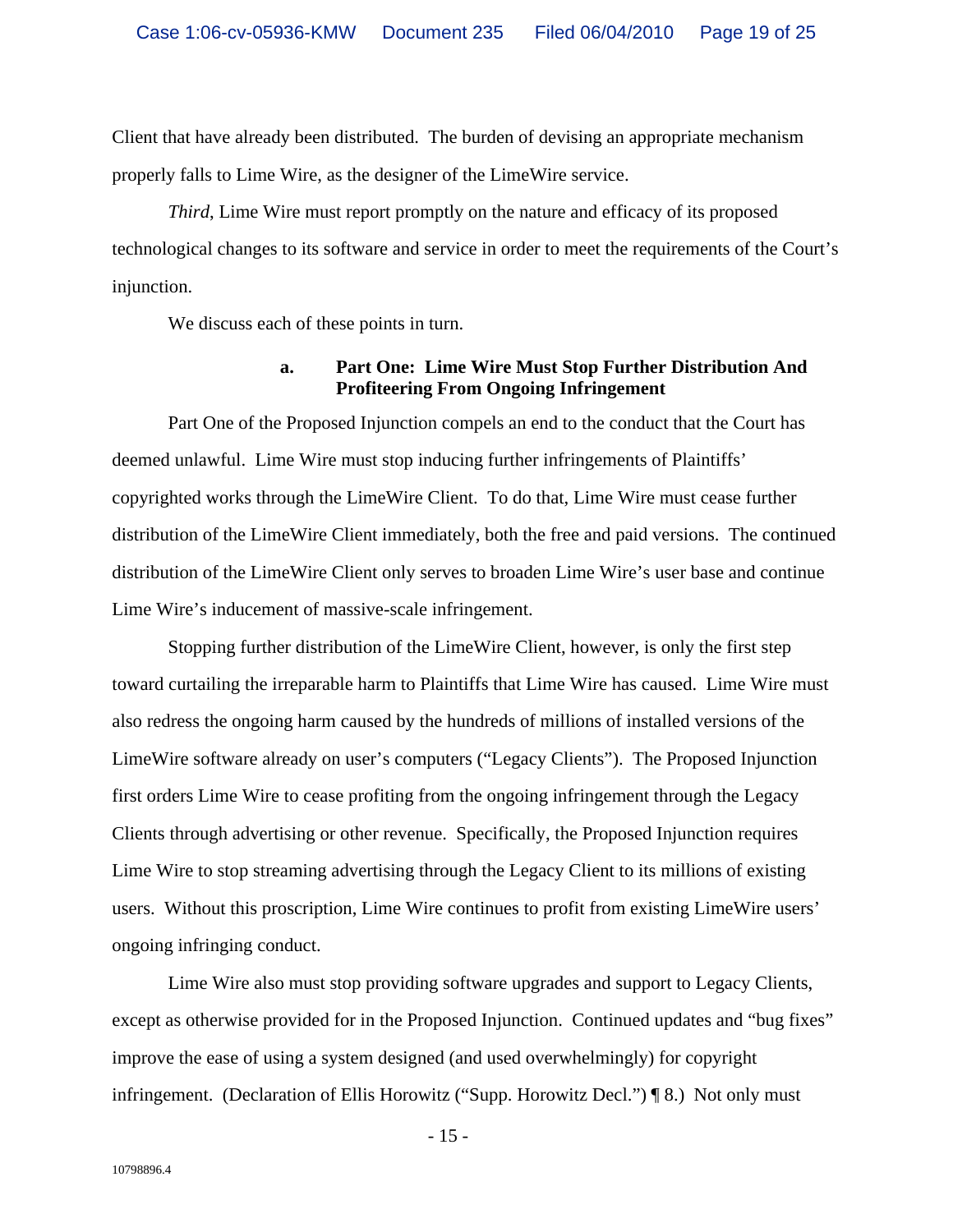Lime Wire's own employees stop updating the Lime Wire Client; Lime Wire also must stop the support provided to the broader software development community. Lime Wire currently maintains the source code for the LimeWire Client on a website accessible to all developers. The Proposed Injunction requires that the source code be taken offline so that Lime Wire does not facilitate software support by non-Lime Wire employees.

# **b. Part Two: Requiring Lime Wire To Institute Affirmative Measures To Curtail Infringement Through The Legacy Clients**

Part Two of the Proposed Injunction requires Lime Wire to do everything in its power to stop the rampant ongoing infringement it has induced through its past distribution of the Legacy Clients. To that end, Lime Wire must take all steps that are technologically possible to curtail the ongoing infringing file-sharing through the LimeWire software, including but not limited to disabling its users' ability to search for and share audio files through the Legacy Clients, providing a means for users to erase the Legacy Clients, and incorporating an effective and secure content filter into the Legacy Clients. If Lime Wire contemplates the distribution of any new version of the LimeWire software to serve these goals, Lime Wire must provide it to Plaintiffs and the Court for testing and evaluation of effectiveness prior to its implementation.

Lime Wire undoubtedly will contend—as it has throughout this litigation—that it will be very difficult to stop users of Legacy Clients from continuing to infringe Plaintiffs' works. (*See, e.g.,* Declaration of Dr. Steven Gribble in Opp. to Plaintiffs' Mot. for Partial Summ. J., ¶ 5 (contending that it would be "virtually impossible" to impose centralized control over the peerto-peer network or its users).) If that is true, then it is a result of Lime Wire's specific design choices that it has made with full knowledge of copyright owners' efforts to protect their rights against the likes of Napster. As one of Lime Wire's software engineers put it, the design team resisted mechanisms that would allow for centralized control over the LimeWire Client, for fear that it would create the "potential for court-ordered or injunction cases" where Lime Wire "would be forced" to use some centralized function to protect copyright holders. (SUF ¶ 389.)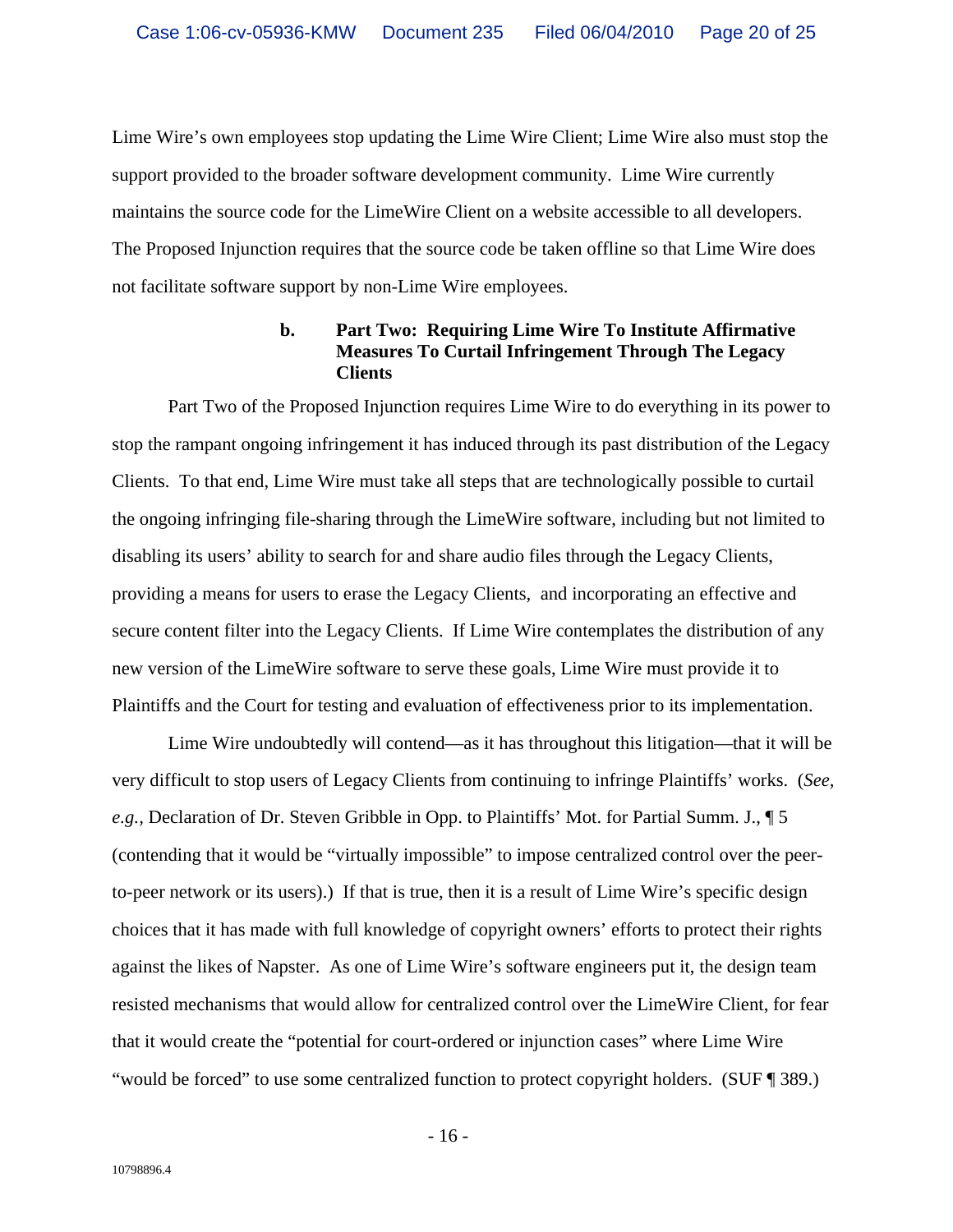As the Court discussed at length in the Order, Lime Wire repeatedly failed to take actions to mitigate the massive infringements that Lime Wire intentionally induced. For example, Lime Wire purposefully rejected the incorporation of an effective content filter into the Legacy Clients. Lime Wire's purported "filter" is entirely optional: Lime Wire can turn contentfiltering *off* in all of the Legacy Clients through settings sent remotely. (Order at 38.) But it purposefully designed the system so that it could not do the opposite. (*Id*.) Lime Wire's purported filter is thus no filter at all, because each individual user can simply turn it on and off at will.

Moreover, Lime Wire's "filter" implements an ineffective limiting criteria: hash value. As the Court noted, hash-based filtering alone cannot stop all infringement on the Lime Wire system. (Order at 38 n. 28.) Removing all audio files with a particular hash value from the Lime Wire system would not even remove all copies of one individual song. Lime Wire intentionally rejected more effective filtering mechanisms because it knew what would happen if it implemented filtering that worked: its enormous user base would vanish. (*Id.* at 39-40.) Instead, it elected to continue its illegal operation without any impediments on its users' infringing conduct.

Having made these design choices itself, Lime Wire, therefore, is itself absolutely responsible for coming up with the technological solutions to fix the problems that Lime Wire deliberately created. *See Johnson & Johnson-Merck Consumer Pharmaceuticals Co.,* 285 F. Supp. 2d at 394 (company forced to stop conduct it "should not have engaged in to begin with" required to bear burden of injunction); *Tuccillo*, 635 F. Supp. 2d at 247-48 (E.D.N.Y. 2009) (party cannot complain about burden as a result of injunction when it "assumed th[e] risk" through knowingly unlawful action). The Proposed Injunction contains a non-exhaustive list of immediate goals, but the Court can and should order Lime Wire to utilize all available mechanisms immediately to curtail infringement through the Legacy Clients to the full extent technologically possible. Lime Wire should also be ordered to utilize all other mechanisms at its disposal – including without limitation through devising an upgraded version that will include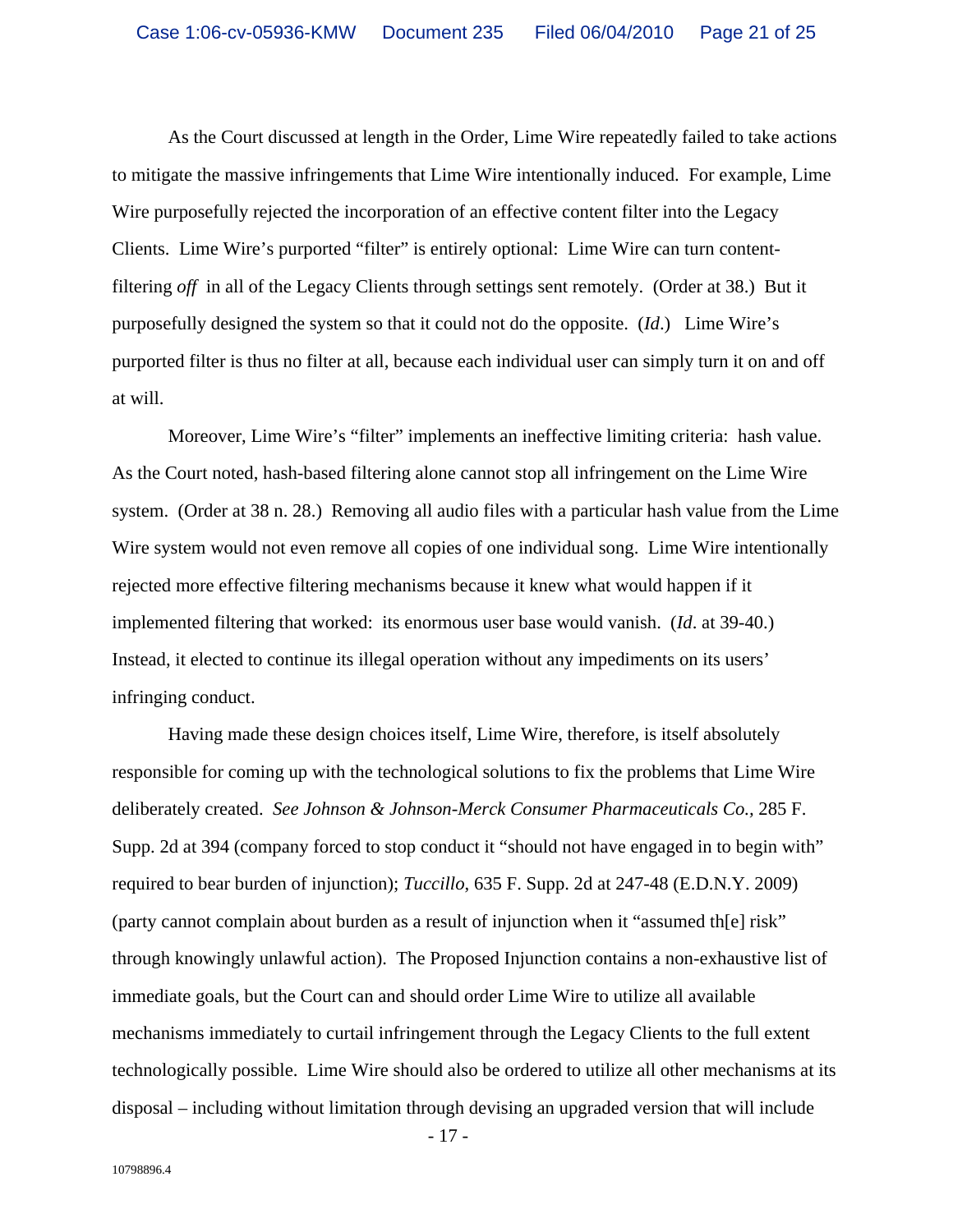meaningful and effective filtering – as part of the injunction. If a new, upgraded version is devised (and approved by the Court), Lime Wire further must be ordered to use all reasonable, lawful means to compel Legacy Users to relinquish their old, unfiltered Legacy Clients in favor of the new version that contains meaningful content filtering.

#### **c. Part Three: Accountability And Notice**

Finally, the Proposed Injunction requires Lime Wire to report back to the Court on its progress in 14 days. The required report must (1) certify that distribution, sales and advertising has stopped; (2) identify what steps have been taken to stop the ongoing rampant infringement; (3) quantify the precise effect of those steps on the ongoing infringement, including a report that identifies how many songs currently charting on Billboard Magazine's Top 200 list are still available for download through the LimeWire Client; and (4) identify what further technological changes are in the process of being made or will be made to combat ongoing infringement. At that time, the Court can assess whether the measures employed sufficiently remedy the ongoing harm wreaked by the Legacy Clients. Part Three also requires Lime Wire to give notice of this injunction to any future assignee of the Lime Wire assets and to known Lime Wire customers, and describes other reservations of rights and administrative requirements for maintaining the injunction.

## **2. The Burden Of Operating Lime Wire In Compliance With The Law Should Fall On Lime Wire -- Not On Plaintiffs Or This Court**

Lime Wire no doubt will attempt to deflect responsibility for any effort to stop the ongoing infringements through the Legacy Clients on to Plaintiffs. Lime Wire will insist that it is Plaintiffs' obligation to identify infringing content on the Lime Wire system by hash value before Lime Wire has any obligation to remove it through its weak, ineffective hash-based filter. Experience has revealed that to be a futile and burdensome exercise that would be wholly unfair to impose on Plaintiffs here. *See, e.g., Bigelow v. RKO Radio Pictures*, 327 U.S. 251, 265 (1946) ("The most elementary conceptions of justice and public policy require that the wrongdoer shall bear the risk of the uncertainty which his own wrong has created.").

- 18 -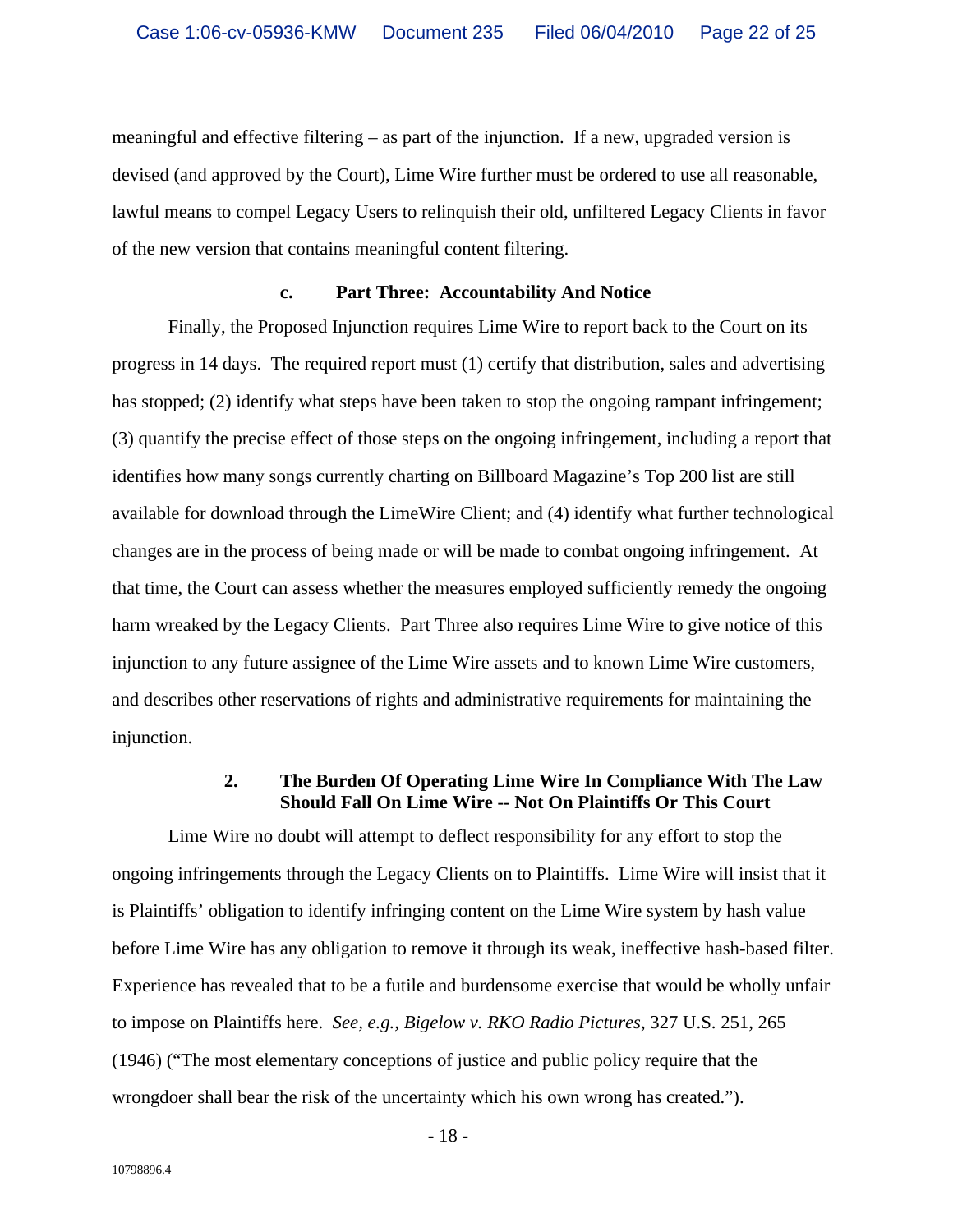Requiring Plaintiffs to identify lists of infringing works available through the LimeWire software before the works must be removed would be an extraordinarily ineffective and inefficient means of curtailing infringement. Plaintiffs have no way to identify all of the infringing works on the Lime Wire system at any given time. When a user searches for a particular work through the LimeWire Client, the results show only a small subset of all of the files available from other Lime Wire Client users who then happen to be online. (Supp. Horowitz Decl. ¶ 4.) A user's search results only extend to the subset of computers that give the fastest response to a particular query. (*Id*.) Beyond the search horizon, a user cannot see what files are available. (*Id*.) Even within a user's search horizon, only those files that are being shared by users simultaneously accessing the system are visible. (*Id*.) Giving notice of all "available" files is impossible because Plaintiffs simply cannot see what that universe of infringing files is at any given moment.

Even if Plaintiffs could catalogue hash values, it would be an unduly burdensome enterprise that would ultimately be useless in any event. Because a hash value is a product of the particular digital file and not its content, two audio files may contain the same copyrighted audio file, but have different hash values. Therefore, the same copyrighted content may appear on the Lime Wire system in files with numerous hash values. (SUF  $\P$  121-123; Supp. Horowitz Decl. ¶ 5.) Before Plaintiffs can meaningfully catalogue existing infringing hashes, new hashes can pop up in their place. (Supp. Horowitz Decl. ¶ 6.) Forcing Plaintiffs to compile lists of the millions of infringing hashes that are available through the LimeWire Client while others are still being created would be extremely burdensome. Ultimately, the exercise would be to no avail. Plaintiffs could never know whether their copyrighted content was being ripped again with different ripping software and replaced onto the system with a different hash value. (SUF ¶ 123.) What is more, Lime Wire made certain that it would be up to the individual user whether to employ hash filtering in the first place, so even if Plaintiffs were forced to incur this tremendous burden it would not necessarily remove the infringing files from the system. (Supp. Horowitz.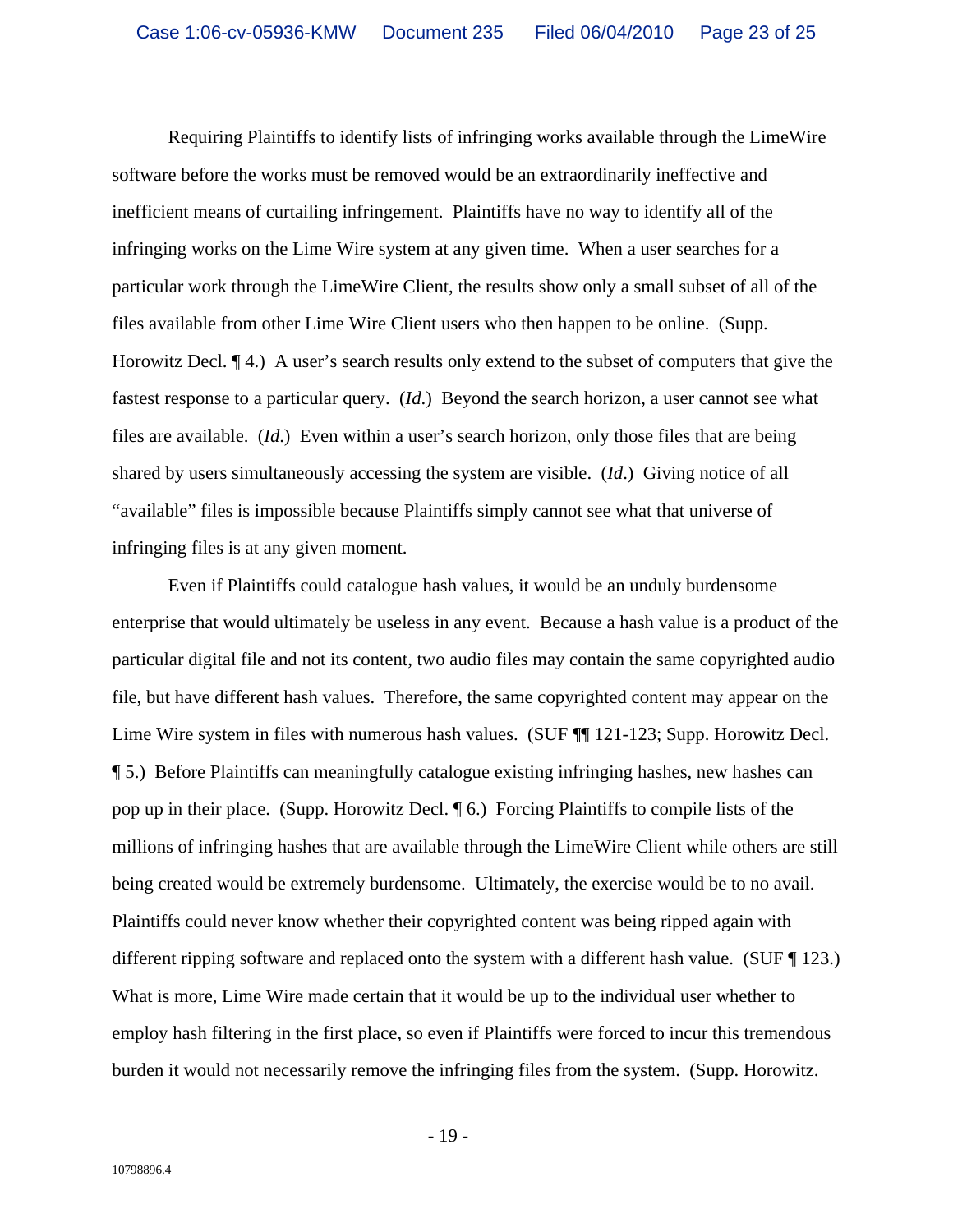Decl., ¶ 7.) Users could still elect to share them without impediment, because of the way that Lime Wire designed the system.

Lime Wire also may cite Judge Wilson's opinion in the *Grokster Remand* decision as legal support for a requirement that Plaintiffs provide Lime Wire with notice of where infringing works are available on the Gnutella network as a prerequisite to Lime Wire's obligation to remove content. *See Grokster Remand,* 518 F. Supp. 2d at 1238. In particular, Judge Wilson ordered that the remaining defendant's (StreamCast's) "duty to filter any particular copyrighted work will commence upon Plaintiffs' provision of notice. For each work, Plaintiffs will be required to provide the artist-title pair, a certification of ownership, and some evidence that one or more files containing each work is available on the Morpheus System and Software." *Id*. at 1239.

Although the Court in the *Grokster Remand* was right on many issues, Plaintiffs respectfully submit that the Court's decision to impose a notice-and-takedown system as part of the injunction was not one of them. $4\,$  518 F. Supp. 2d at 1238. Judge Wilson based this part of the decision on the Ninth Circuit's original opinion in *Napster,* which predated the Supreme Court's decision in *Grokster* by four years. The Ninth Circuit's original *Napster* decision relied on the "substantial non-infringing uses" discussion in the *Sony-Betamax* case to hold that notice had to be a component of a system of injunctive relief. The court reasoned that, without such a requirement, the injunction might impermissibly give rise to liability based on the nature of the technology itself. *Napster I,* 239 F.3d at 1027.

An opinion issued by the District Court in the *Napster* case – Judge Patel – after the Supreme Court's *Grokster* decision, demonstrates why this reading of the law in the Ninth Circuit is wrong. *See In re Napster, Inc. Copyright Litigation*, No. C 04-2121 MHP, 2006 U.S. Dist. Lexis 30338 (N.D. Cal. May 17, 2006). Analyzing the Supreme Court's decision, Judge

 <sup>4</sup> The *Grokster* court required this notice at its own initiative – it was not briefed by the parties. The scope of the injunction in *Grokster* led to the appointment of a special master and several months of legal wrangling. That protracted procedure is unnecessary here. Lime Wire must simply be ordered to do whatever is technologically feasible to redress the ongoing harm.